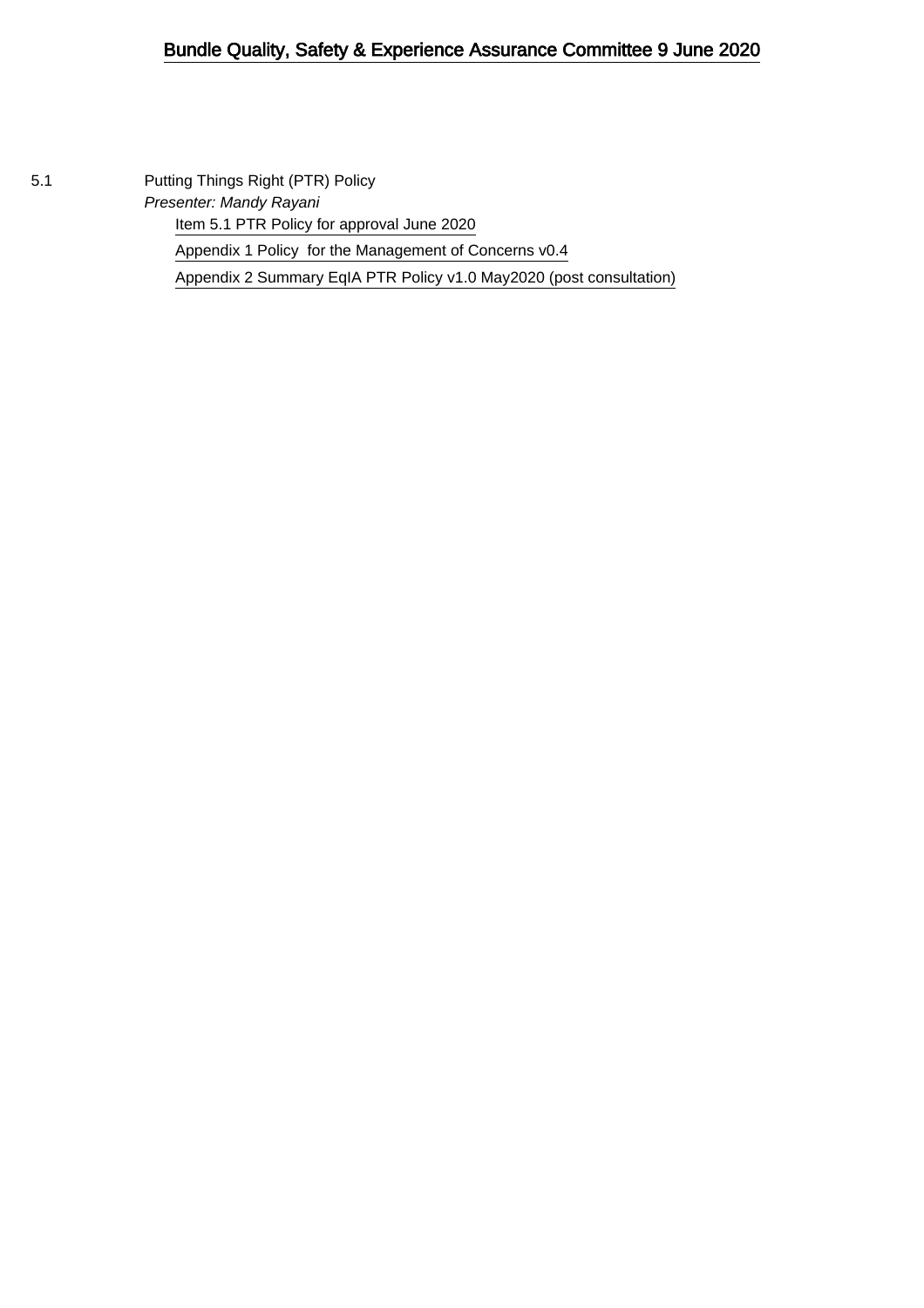

#### **PWYLLGOR ANSAWDD, DIOGELWCH A SICRHAU PROFIOD QUALITY, SAFETY AND EXPERIENCE ASSURANCE COMMITTEE**

<span id="page-1-0"></span>

| <b>DYDDIAD Y CYFARFOD:</b>    | 09 June 2020                                         |
|-------------------------------|------------------------------------------------------|
| <b>DATE OF MEETING:</b>       |                                                      |
| <b>TEITL YR ADRODDIAD:</b>    | Putting Things Right: management and resolution of   |
| <b>TITLE OF REPORT:</b>       | concerns policy                                      |
| <b>CYFARWYDDWR ARWEINIOL:</b> | Mandy Rayani, Executive Director of Nursing, Quality |
| <b>LEAD DIRECTOR:</b>         | and Patient Experience                               |
| <b>SWYDDOG ADRODD:</b>        | Cathie Steele, Head of Quality and Governance        |
| <b>REPORTING OFFICER:</b>     |                                                      |

**Pwrpas yr Adroddiad** (dewiswch fel yn addas) **Purpose of the Report** (select as appropriate) Ar Gyfer Penderfyniad/For Decision

#### **ADRODDIAD SCAA SBAR REPORT Sefyllfa / Situation**

The purpose of this report is to present the Putting Things Right: management and resolution of concerns policy to the Quality, Safety and Experience Assurance Committee (QSEAC) for approval.

This report provides the required assurance that Policy 190 – Written Control Documentation (WCD) has been adhered to in the development of the written control document, and that therefore the WCD is in line with legislation/regulations, available evidence base and can be implemented within the Health Board.

#### **Cefndir / Background**

In summary, the WCD will set the overarching principles for concerns management, under Putting Things Right, by which Hywel Dda University Health Board (the Health Board) will manage, respond and resolve concerns in order to meet the requirements of the NHS Welsh Government legislation: Concerns, Complaints and Redress Arrangements (Wales) Regulations 2011.

This policy applies to all staff who have a responsibility to report, manage and / or formally review concerns or be engage in the formal review of a concern.

The Policy covers concerns about:

- Health Board services:
- Services provided by Health Board employed staff: and
- Services provided by the independent or voluntary sector which are funded by the Health Board.

The Health Board recognises that independent contractors are under no obligation to adhere to this policy. However, the Health Board expects its independent contractors to have processes in place that meet the requirements of the Putting Things Right Regulations.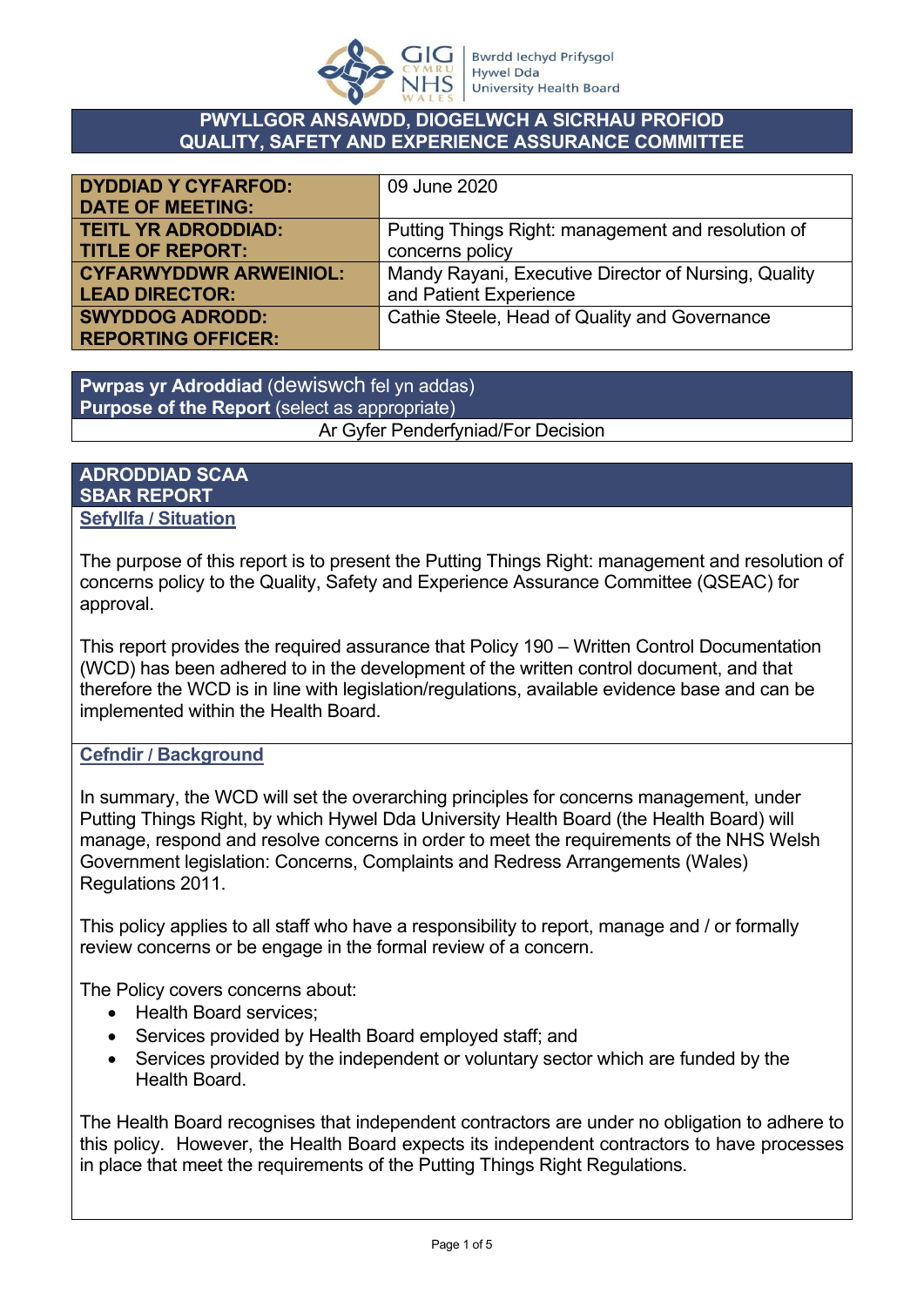#### **Asesiad / Assessment**

For assurance to QSEAC, Putting Things Right: management and resolution of concerns policy (Appendix 1) will set the overarching principles for concerns management, under Putting Things Right, by which Hywel Dda University Health Board (the Health Board) will manage, respond and resolve concerns in order to meet the requirements of the NHS Welsh Government legislation: Concerns, Complaints and Redress Arrangements (Wales) Regulations 2011.

A screening Equality Impact Assessment (EqIA) has been undertaken (Appendix 2). The Putting Things Right: management and resolution of concerns policy has been assessed as having a low relevance to the General Equality Duties. It has been assessed as having a high positive impact in relation to protected characteristics.

The Policy has been shared with:

- Key stakeholders including, the Patient Experience Team, Assurance, Safety and Improvement Team, Assistant Director of Patient Experience and Assistant Director of Nursing, Quality, Assurance, Safeguarding and Professional Regulation. In a few cases, the wording could not be changed as recommended as the wording has been taken from the legislation.
- Interested parties including the Assistant Director of Therapies and Health Science (as Chair of the Clinical Written Control Documentation Group (at the time of sharing)). In a few cases, the wording could not be changed as recommended as the wording has been taken from the legislation.
- All UHB staff via the global email and policy consultation page. No comments were received following global consultation.

The Putting Things Right: management and resolution of concerns policy has also been shared with the current Chair of the Clinical Written Control Documentation Group, who is supportive of the policy being presented to QSEAC for approval in recognition that the Clinical Written Control Documentation Group is not meeting due to the COVID-19 pandemic.

The final policy will be sent to the Patient Experience Team members and the Assurance, Safety and Improvement Team members. A 7 minute briefing will be developed to support the publication of the policy.

The principles of the policy are not new and reiterate the process already in place. Implementation will be immediate following ratification.

Compliance will be monitored by the senior members of the Patient Experience Team and the Assurance, Safety and Improvement Team. Issues identified will be addressed as they arise. Where the is ongoing non-compliance escalation will be to the Assistant Director of Patient Experience or the Assistant Director of Nursing, Quality, Assurance, Safeguarding and Professional Regulation dependent on the issue arising.

The recommended review date is  $1<sup>st</sup>$  May 2023. However, there is a potential that an earlier review will be required if changes are needed to bring PTR in line with elements of the awaited Quality Bill.

**Argymhelliad / Recommendation**

QSEAC are asked to prior to approval: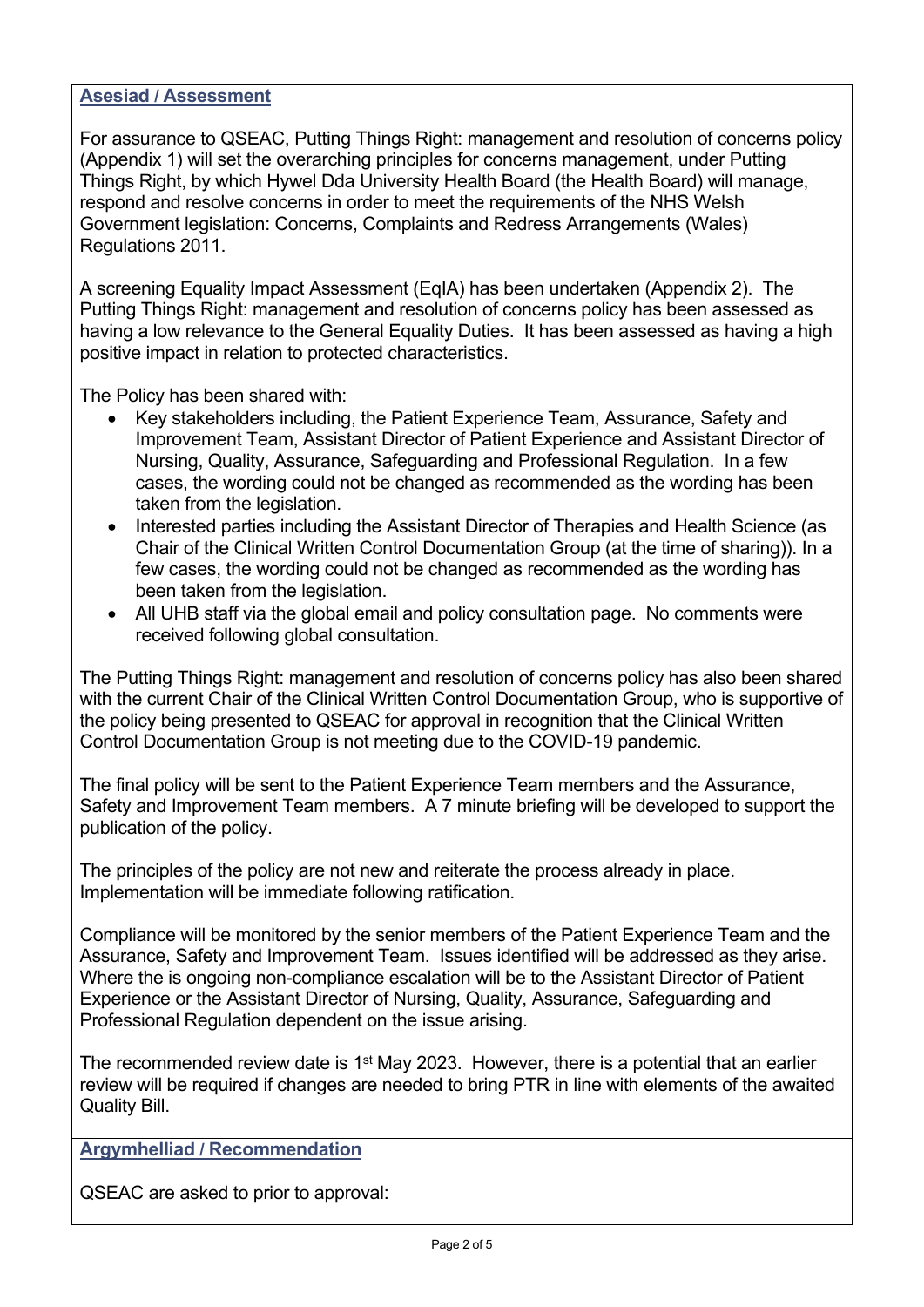- receive assurance that the Written Control Documentation Policy (policy number 190) has been adhered to in the development of the Putting Things Right: management and resolution of concerns policy and that therefore the document is in line with legislation/regulations, available evidence base and can be implemented within the Health Board.
- ratify the policy for publication and implementation.

| Amcanion: (rhaid cwblhau)                                                                                                                                |                                                                                                                                                                                                           |
|----------------------------------------------------------------------------------------------------------------------------------------------------------|-----------------------------------------------------------------------------------------------------------------------------------------------------------------------------------------------------------|
| <b>Objectives: (must be completed)</b>                                                                                                                   |                                                                                                                                                                                                           |
| <b>Committee ToR Reference:</b><br>Cyfeirnod Cylch Gorchwyl y Pwyllgor:                                                                                  | Approve policies and plans within the scope of<br>5.21<br>the Committee, having taken an assurance that the<br>quality and safety of patient care has been considered<br>within these policies and plans. |
| Cyfeirnod Cofrestr Risg Datix a Sgôr<br>Cyfredol:<br>Datix Risk Register Reference and<br>Score:                                                         | Not Applicable                                                                                                                                                                                            |
| Safon(au) Gofal ac lechyd:<br>Health and Care Standard(s):                                                                                               | Governance, Leadership and Accountability<br>Choose an item.<br>Choose an item.<br>Choose an item.                                                                                                        |
| Nodau Gwella Ansawdd:<br><b>Quality Improvement Goal(s):</b>                                                                                             | Focus On What Matters To Patients, Service users,<br>Their Families and Carers, and Our Staff                                                                                                             |
| <b>Amcanion Strategol y BIP:</b><br><b>UHB Strategic Objectives:</b>                                                                                     | 4. Improve the productivity and quality of our services<br>using the principles of prudent health care and the<br>opportunities to innovate and work with partners.                                       |
| <b>Amcanion Llesiant BIP:</b><br><b>UHB Well-being Objectives:</b><br><b>Hyperlink to HDdUHB Well-being</b><br><b>Objectives Annual Report 2018-2019</b> | 8. Transform our communities through collaboration<br>with people, communities and partners                                                                                                               |

| <b>Gwybodaeth Ychwanegol:</b><br><b>Further Information:</b> |                                                |
|--------------------------------------------------------------|------------------------------------------------|
| Ar sail tystiolaeth:                                         | Legislation and national policy                |
| Evidence Base:                                               |                                                |
| <b>Rhestr Termau:</b>                                        | Contained within each written control document |
| <b>Glossary of Terms:</b>                                    |                                                |
| Partïon / Pwyllgorau â ymgynhorwyd                           | As detailed in the assessment                  |
| ymlaen llaw y Pwyllgor Ansawdd,                              |                                                |
| Diogelwch a Sicrhau Profiod:                                 |                                                |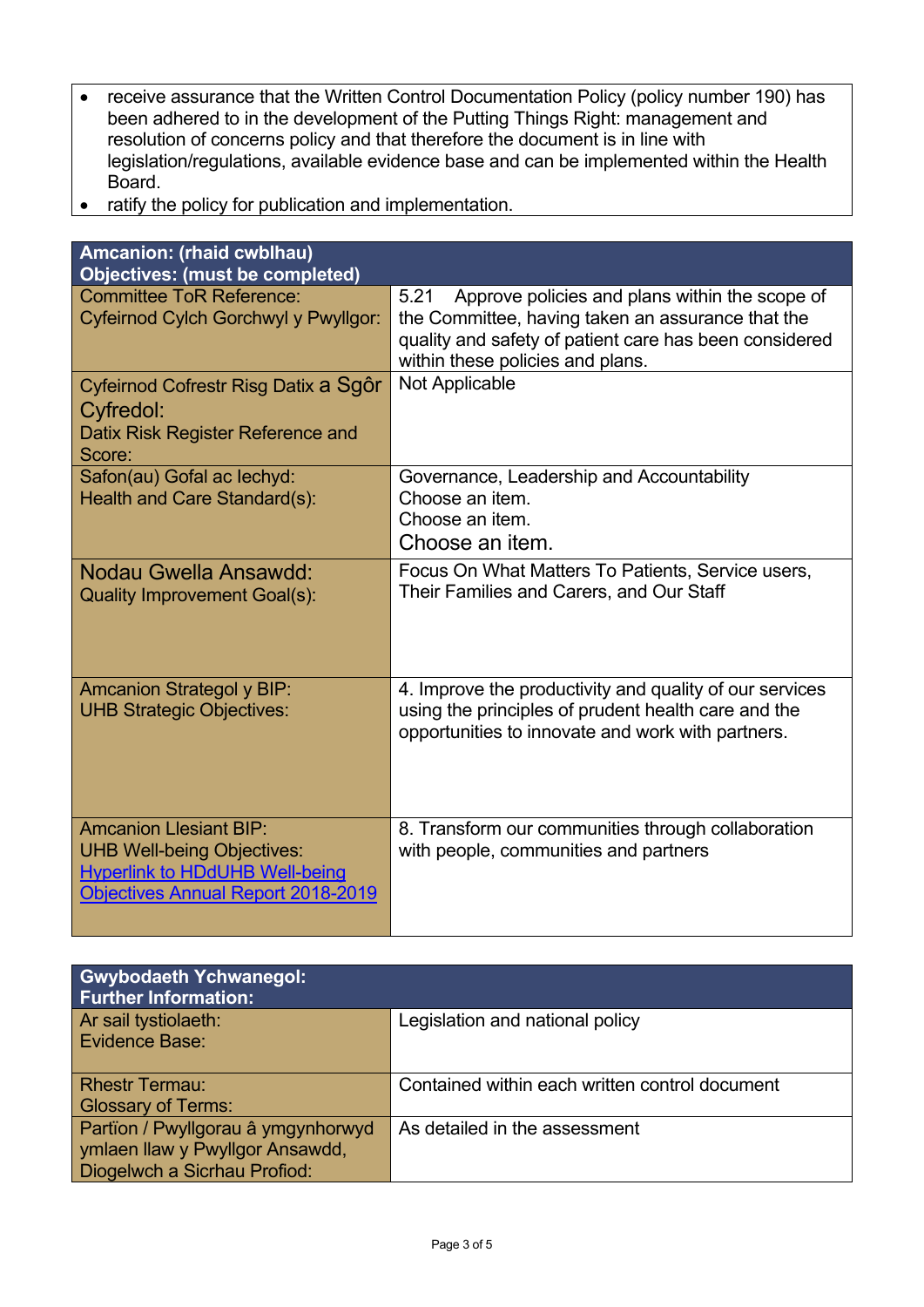Parties / Committees consulted prior to Quality, Safety and Experience Assurance Committee:

| Effaith: (rhaid cwblhau)<br>Impact: (must be completed)           |                                                                                                                                                                                                                                                                                               |
|-------------------------------------------------------------------|-----------------------------------------------------------------------------------------------------------------------------------------------------------------------------------------------------------------------------------------------------------------------------------------------|
| <b>Ariannol / Gwerth am Arian:</b><br><b>Financial / Service:</b> | e.g. adverse existing or future staffing impacts:<br>(if yes, please complete relevant section of the integrated<br>impact assessment template available via the link below)<br>http://howis.wales.nhs.uk/sitesplus/862/opendoc/453906<br>N/A                                                 |
| <b>Ansawdd / Gofal Claf:</b><br><b>Quality / Patient Care:</b>    | The presence of written control documentation on the<br>intranet, outside of the Policies, Procedures and other<br>Written Control Documentation intranet webpage, may<br>result in staff accessing documents which are out of date,<br>no longer relevant, or contradicting current guidance |
| <b>Gweithlu:</b><br><b>Workforce:</b>                             | It is essential that the UHB has up to date policies and<br>procedures in place                                                                                                                                                                                                               |
| Risg:<br><b>Risk:</b>                                             | Not applicable                                                                                                                                                                                                                                                                                |
| <b>Cyfreithiol:</b><br>Legal:                                     | Not applicable                                                                                                                                                                                                                                                                                |
| <b>Enw Da:</b><br><b>Reputational:</b>                            | A summary equality impact assessment has been<br>undertaken for the policy.                                                                                                                                                                                                                   |
| <b>Gyfrinachedd:</b><br><b>Privacy:</b>                           | e.g. adverse existing or future staffing impacts:<br>(if yes, please complete relevant section of the integrated<br>impact assessment template available via the link below)<br>http://howis.wales.nhs.uk/sitesplus/862/opendoc/453906<br>N/A                                                 |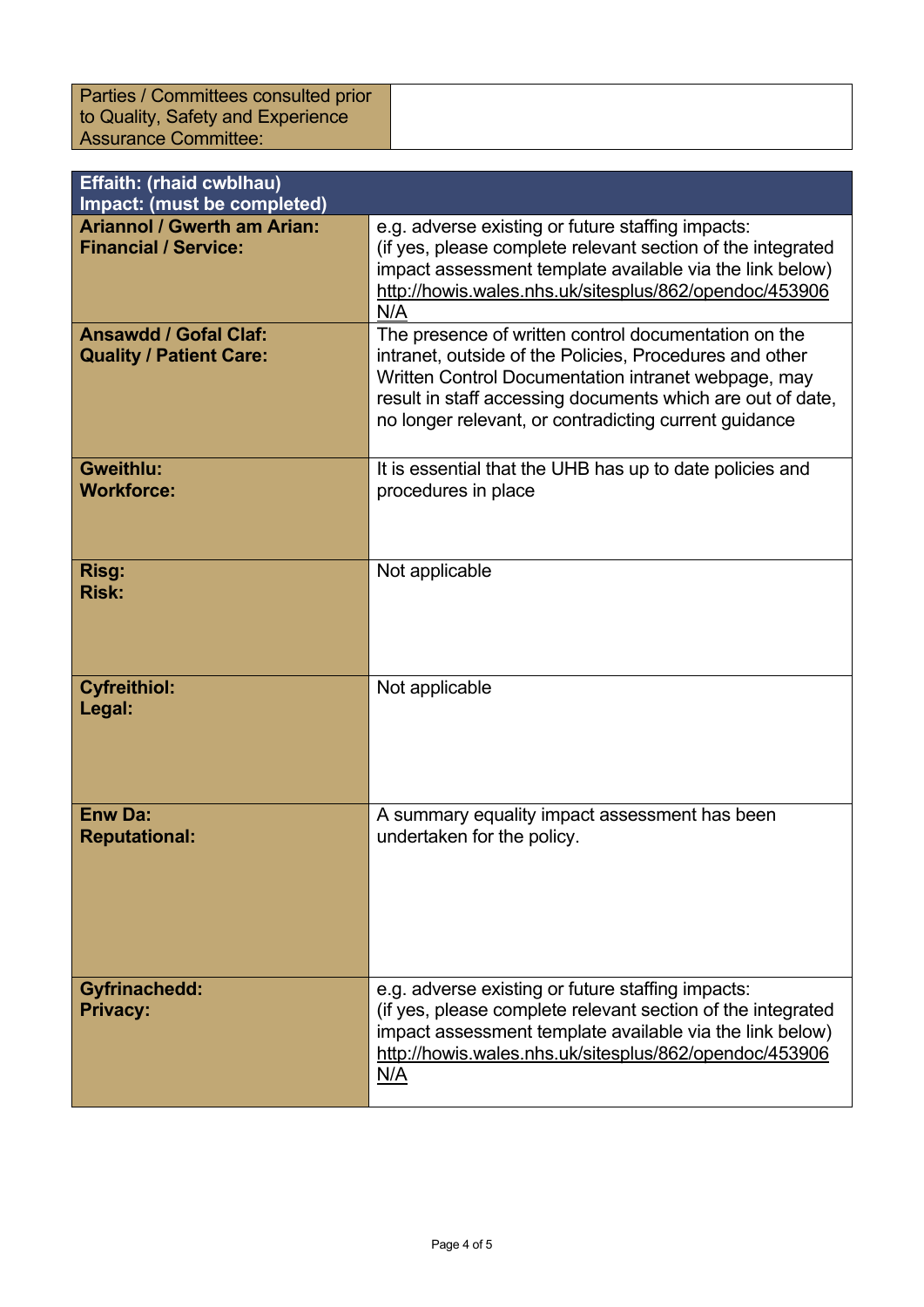| Cydraddoldeb:    | The presence of written control documentation on the       |
|------------------|------------------------------------------------------------|
| <b>Equality:</b> | intranet, outside of the Policies, Procedures and other    |
|                  | Written Control Documentation intranet webpage, may        |
|                  | result in staff accessing documents which are out of date, |
|                  | no longer relevant, or contradicting current guidance      |
|                  |                                                            |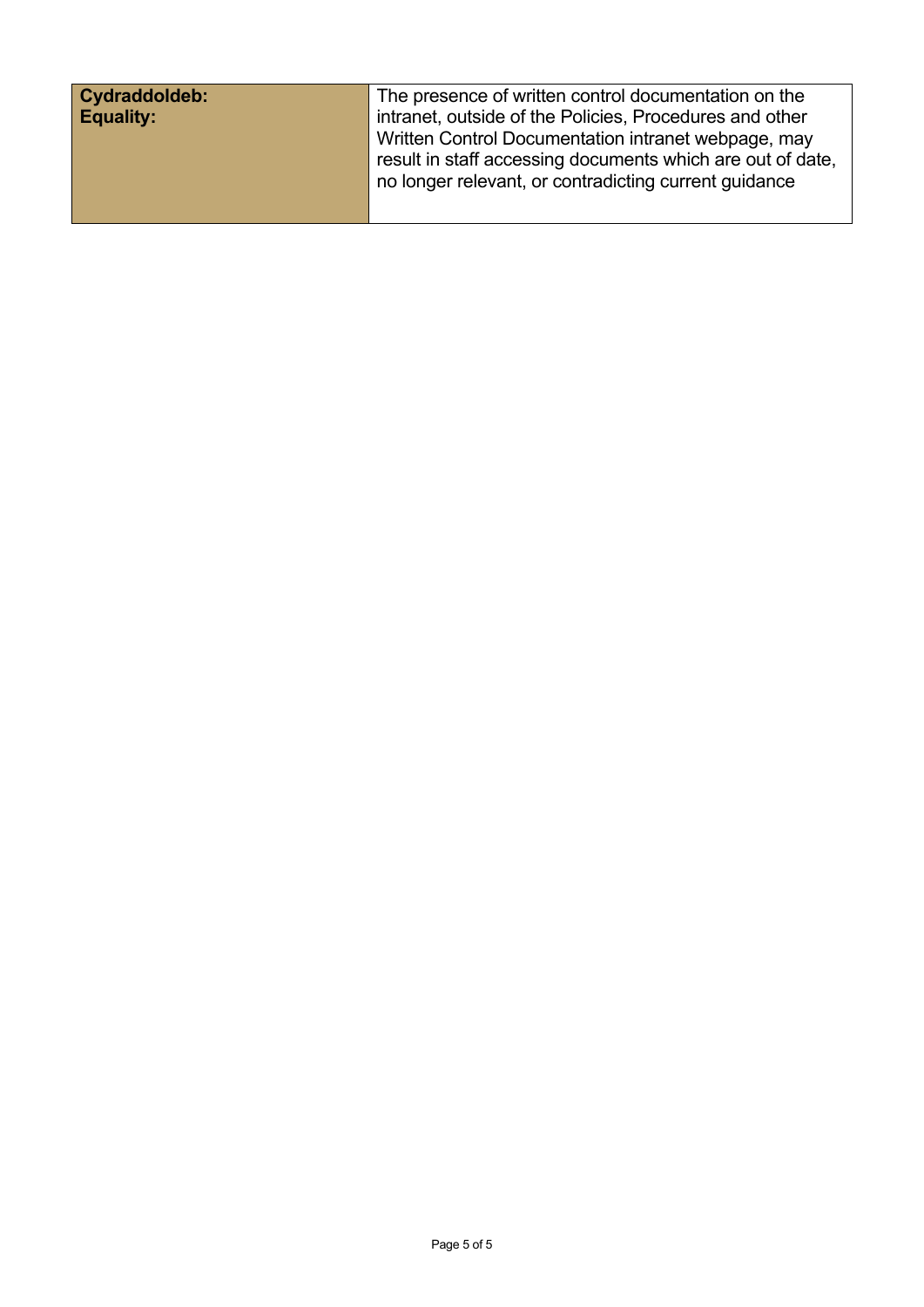#### **RESTRICTED UNTIL APPROVED**

<span id="page-6-0"></span>

**Bwrdd lechyd Prifysgol Hywel Dda University Health Board** 

# **'Putting Things Right' Management and Resolution of Concerns Policy**

# **(Incidents, Complaints and Claims)**

**THIS IS A DRAFT DOCUMENT FOR APPROVAL PURPOSES ONLY The Policy is for approval by QSEAC on 9th June 2020 Approved Hywel Dda University Health Board policies can be found on the Policies and Procedures Approved section of the intranet**

| Policy<br>Number:            | New policy         | Supersedes:                         |                                          | <b>Classification</b> |                      | Corporate              |
|------------------------------|--------------------|-------------------------------------|------------------------------------------|-----------------------|----------------------|------------------------|
| <b>LOCSSIP</b><br>reference: |                    | <b>NATSSIPS</b><br><b>Standards</b> | List standard<br>(NATSSIPS<br>Standards) |                       |                      |                        |
| Version<br><b>No</b>         | Date of<br>$EqA$ : | Approved by:                        |                                          | Date of<br>Approval:  | Date made<br>Active: | <b>Review</b><br>Date: |

| <b>Brief</b><br>Summary of<br>Document: | This Policy sets out the arrangements, under Putting Things Right, by which<br>Hywel Dda University Health Board (the Health Board) will manage, respond<br>and resolve concerns in order to meet the requirements of the NHS Welsh<br>Government legislation: Concerns, Complaints and Redress Arrangements<br>(Wales) Regulations 2011.                                                                                       |
|-----------------------------------------|---------------------------------------------------------------------------------------------------------------------------------------------------------------------------------------------------------------------------------------------------------------------------------------------------------------------------------------------------------------------------------------------------------------------------------|
|                                         |                                                                                                                                                                                                                                                                                                                                                                                                                                 |
| Scope:                                  | This policy applies to all staff who have a responsibility to report, manage and /<br>or formally review concerns or be engage in the formal review of a concern.<br>The Policy covers concerns about:<br><b>Health Board services:</b><br>Services provided by Health Board employed staff; and<br>$\bullet$<br>Services provided by the independent or voluntary sector which are<br>$\bullet$<br>funded by the Health Board. |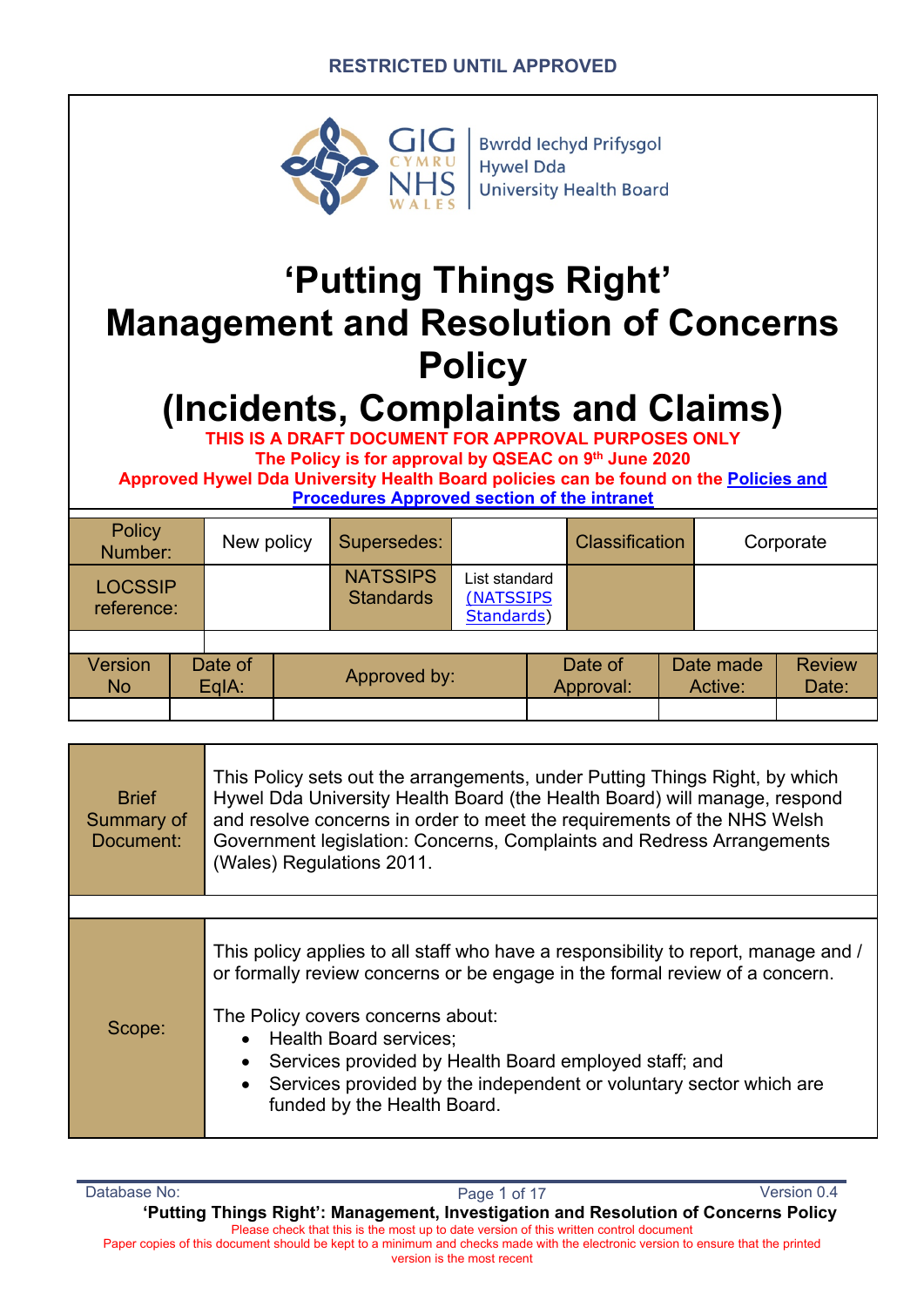|                                       | The Health Board recognises that independent contractors are under no<br>obligation to adhere to this policy. However, the Health Board expects its<br>independent contractors to have processes in place that meet the requirements<br>of the Putting Things Right Regulations.                                                                                                                                                     |
|---------------------------------------|--------------------------------------------------------------------------------------------------------------------------------------------------------------------------------------------------------------------------------------------------------------------------------------------------------------------------------------------------------------------------------------------------------------------------------------|
|                                       |                                                                                                                                                                                                                                                                                                                                                                                                                                      |
| To be read in<br>conjunction<br>with: | <b>Supporting written control documents</b><br>Being Open/Duty of Candour Guidance (244)<br>Incident Reporting Procedure (tba)<br>Management of Patient Safety Incidents and Serious Concerns Procedure (tba)<br>Policy for Claims Management (004)<br>Staff Attending Inquests/Court and Assisting with Police Investigations<br>Guideline (018)<br>Management of Nursing and Midwifery Medication Errors/Near Miss Policy<br>(558) |
| <b>Patient</b><br>information:        | <b>Putting Things Right: Raising a Concern about the NHS in Wales</b><br><b>HDUHB Procedure for Raising a Concern (website page)</b>                                                                                                                                                                                                                                                                                                 |

| Owning |                                |
|--------|--------------------------------|
|        | Committee/ Nursing Directorate |
| Group  |                                |
|        |                                |

| <b>Executive</b><br>Mandy<br>Director:<br>' Ravani | <b>Job Title</b> | Director of Nursing, Quality and Experience |
|----------------------------------------------------|------------------|---------------------------------------------|
|----------------------------------------------------|------------------|---------------------------------------------|

|         | <b>Reviews and updates</b>    |           |  |  |
|---------|-------------------------------|-----------|--|--|
| Version | <b>Summary of Amendments:</b> | Date      |  |  |
| no:     |                               | Approved: |  |  |
| 0.4     | New Policy for approval       |           |  |  |
|         |                               |           |  |  |
|         |                               |           |  |  |

| Putting Things Right, Incident, Complaint, Claim, Concern, Duty of Candour, |
|-----------------------------------------------------------------------------|
| '≦≏ywords │ Being Open                                                      |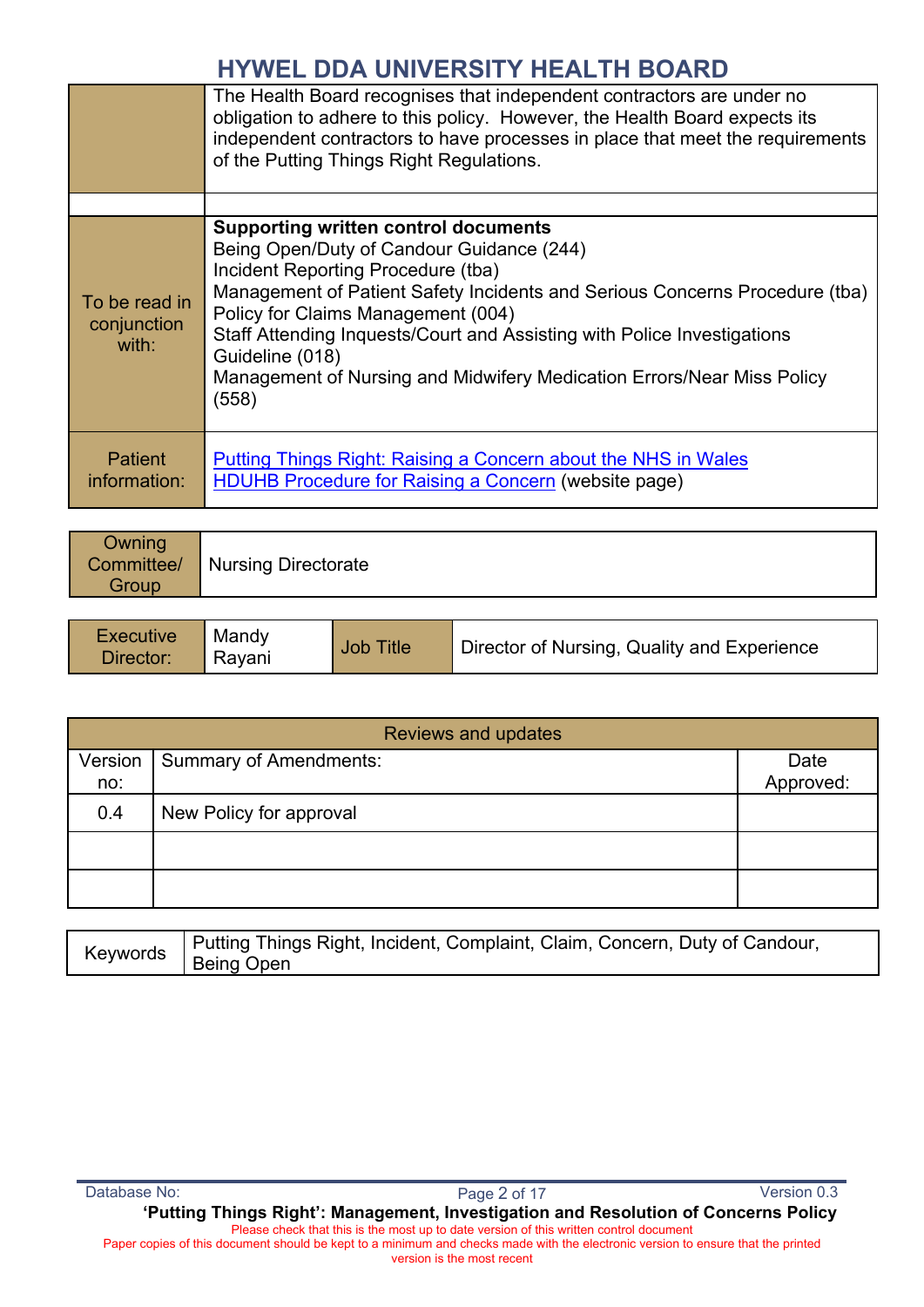## **CONTENTS**

| 1.              |      |      |                                                                             |  |  |  |  |
|-----------------|------|------|-----------------------------------------------------------------------------|--|--|--|--|
| 2.              |      |      |                                                                             |  |  |  |  |
| 3.              |      |      |                                                                             |  |  |  |  |
| 4.              |      |      |                                                                             |  |  |  |  |
| 5.              |      |      |                                                                             |  |  |  |  |
| 6.              |      |      |                                                                             |  |  |  |  |
| 7 <sub>1</sub>  |      |      |                                                                             |  |  |  |  |
|                 | 7.1  |      |                                                                             |  |  |  |  |
|                 | 7.2  |      |                                                                             |  |  |  |  |
|                 | 7.3  |      |                                                                             |  |  |  |  |
|                 | 7.4  |      |                                                                             |  |  |  |  |
|                 | 7.5  |      |                                                                             |  |  |  |  |
|                 | 7.6  |      |                                                                             |  |  |  |  |
|                 | 7.7  |      |                                                                             |  |  |  |  |
|                 | 7.8  |      |                                                                             |  |  |  |  |
|                 |      |      |                                                                             |  |  |  |  |
|                 | 8.1  |      |                                                                             |  |  |  |  |
|                 | 8.2  |      |                                                                             |  |  |  |  |
|                 | 8.3  |      |                                                                             |  |  |  |  |
|                 | 8.4  |      |                                                                             |  |  |  |  |
|                 | 8.5  |      |                                                                             |  |  |  |  |
|                 | 8.6  |      |                                                                             |  |  |  |  |
|                 | 8.7  |      |                                                                             |  |  |  |  |
|                 | 8.8  |      |                                                                             |  |  |  |  |
| 9.              |      |      |                                                                             |  |  |  |  |
| 10 <sub>1</sub> |      |      |                                                                             |  |  |  |  |
|                 | 10.1 |      |                                                                             |  |  |  |  |
|                 |      | 10.2 |                                                                             |  |  |  |  |
|                 |      | 10.3 | Director of Nursing, Quality and Patient Experience (Responsible Officer)11 |  |  |  |  |
|                 |      | 10.4 |                                                                             |  |  |  |  |
|                 |      | 10.5 |                                                                             |  |  |  |  |
|                 |      | 10.6 |                                                                             |  |  |  |  |
|                 |      |      |                                                                             |  |  |  |  |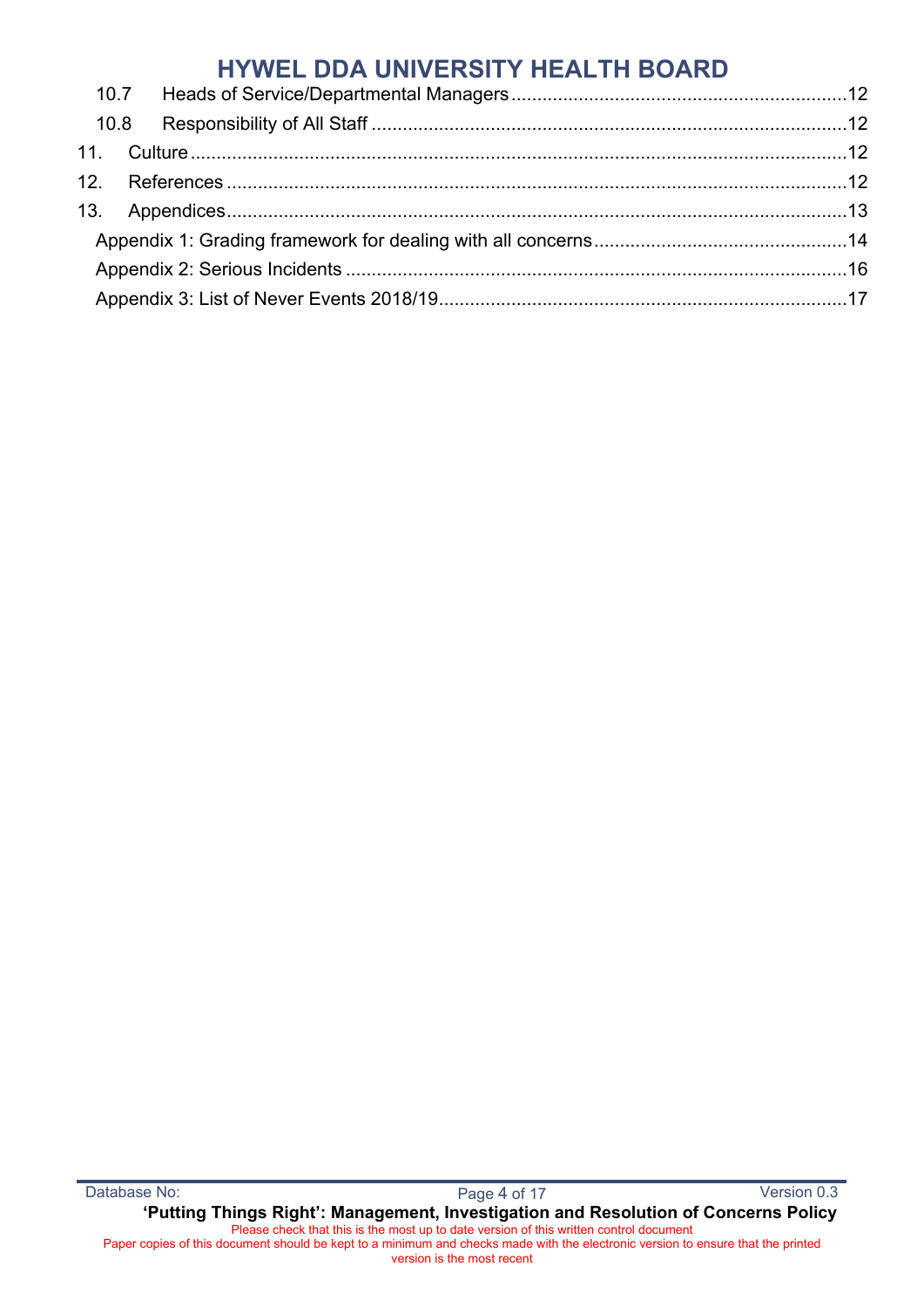#### **1. Introduction**

Whilst modern health care is undoubtedly beneficial, it also has the potential of having harmful effects on patients. Estimates show that in high-income countries, as many as one in 10 patients is harmed while receiving hospital care. The harm can be caused by a range of adverse events, with nearly 50% of them considered preventable. (WHO, September 2019).

However, the provision of safe services is extremely important across all levels of health care, including in primary and out-patient care, where the bulk of services are offered. Globally, as many as four out of 10 patients are harmed while receiving health care in these settings, with up to 80% of harm considered to have been preventable. The most detrimental errors are related to diagnosis, prescription and the use of medicines (WHO, September 2019).

Therefore the organisation has a responsibility to ensure systematic measures are in place to safeguard people, property, NHS resources and its reputation. This also extends to ensuring that when a concern is raised (incident, complaint or claim) it is appropriately reviewed and an understanding of why the event occurred is established and ultimately, to ensure steps are taken to reduce the chance of either a similar concern happening again in a single organisation or, if appropriate, across the NHS as a whole.

This policy incorporates the arrangements required for the management of concerns in line with NHS Concerns, Complaints and Redress (Wales) Regulations 2011 (the regulations). These regulations place a statutory responsibility upon NHS organisations in Wales to manage all concerns consistently and as set out in the Regulations. This includes where potential safeguarding concerns are identified, they are referred to child or adult protection procedures as appropriate in accordance with the duty to report an adult or child at risk in the Social Services and Wellbeing (Wales) Act 2014.

#### **2. Policy Statement**

It is the Health Boards aspiration that no patient should come to avoidable harm whilst under its care. Therefore, the Health Board shall ensure a systematic approach to the management, review and resolution of concerns to reduce the likelihood of recurrence and to improve future patient outcomes and experience as well as services and the environment.

In doing so, the Health Board will promote a learning culture which focusses on identifying causal factors rather than blaming individuals, by sharing and implementing the lessons learned.

This policy, and associated written control documents, do not take precedence where there is a child or adult identified as being at risk, or who is experiencing or is at risk of abuse or neglect. In such instances these cases must be reported to the relevant Local Authority Safeguarding Team or Police in line with the Social Services and Well-Being (Wales) Act 2014, All Wales Child Protection Procedures and the Health Board Safeguarding Adults at Risk Policy. The reporting and escalation of safeguarding concerns should run in parallel to this policy, however incidents must not be investigated via this process unless authorised by Police or the Local Authority Safeguarding Team. Advice in relation to safeguarding incidents can be sought from the Health Board Corporate Safeguarding team.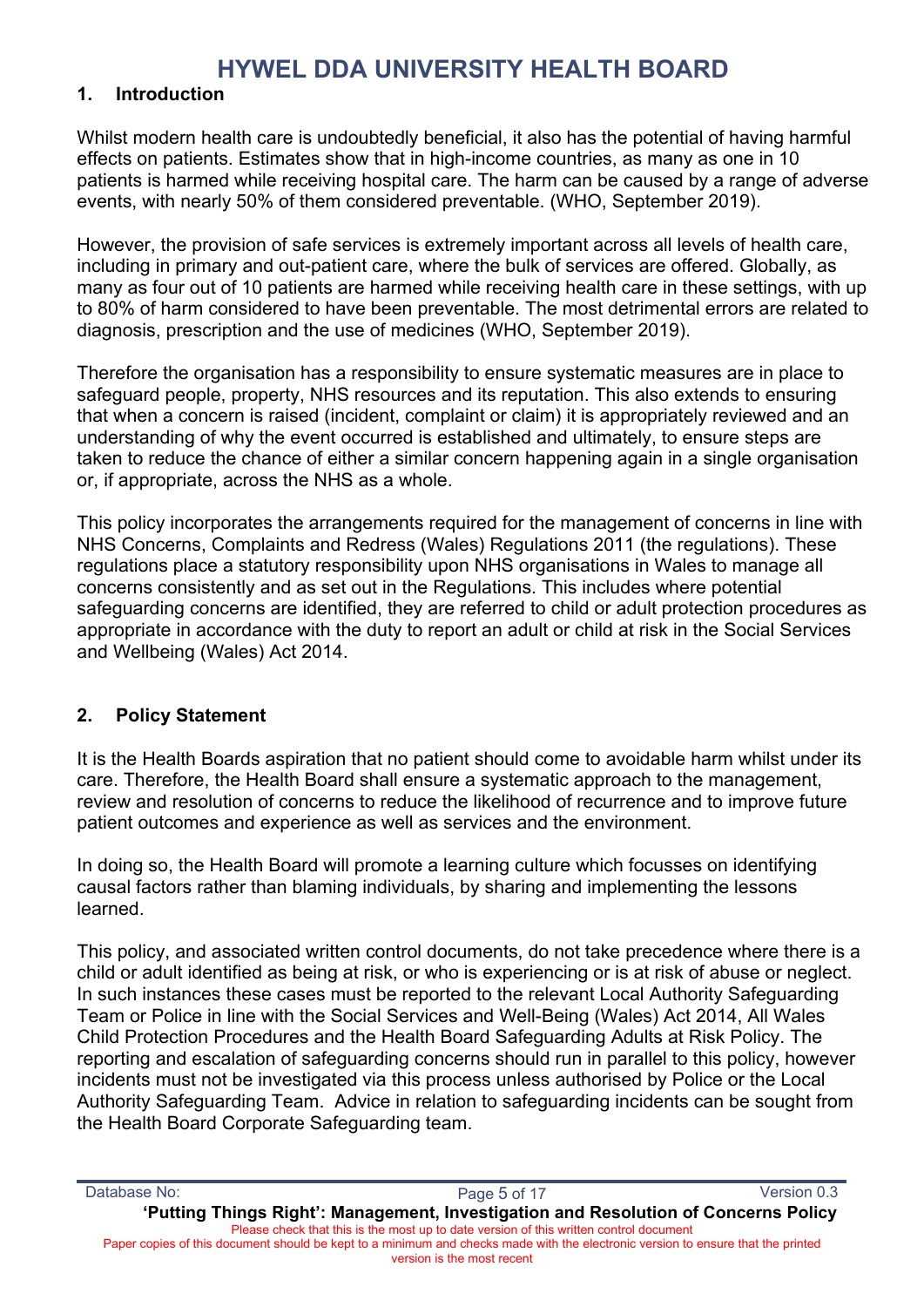#### **3. Scope**

This policy applies to all staff who have a responsibility to report, manage and / or formally review concerns or be engaged in the formal review of a concern.

The Policy covers concerns about:

- Health Board services;
- Services provided by Health Board employed staff; and
- Services provided by the independent or voluntary sector which are funded by the Health Board.

The Health Board recognises that independent contractors are under no obligation to adhere to this policy. However, the Health Board expects its independent contractors to have processes in place that meet the requirements of the Putting Things Right Regulations.

### **4. Aim**

The aim of this policy is to ensure that there is a systematic person centred approach to the management, review and resolution of concerns which reduces the likelihood of recurrence and to improve future outcomes and patient experience as well as services and the environment

#### **5. Objectives**

The aim of the policy will be achieved by:

- Developing an organisational culture, which allows concerns to be reported in an open and fair environment
- Analysing and learning from when things go wrong
- Development of a learning culture throughout the organisation; and
- Resolving system failures and improving service delivery.

### **6. Principles**

In terms of the effective management, formal review and resolution of concerns, with an approach that is person centred, the Health Board is committed to the principles of openness, accessibility, transparency, responsiveness, fairness and confidentiality. In line with national equality and diversity legislation, the Board takes all reasonable steps to enable patients, their representatives and our staff to raise a concern in the most appropriate format to them. It also offers the support of advocacy services where necessary, working collaboratively with Hywel Dda Community Health Council.

The general principles are:

- Concerns are dealt with efficiently, openly, sympathetically, in a timely manner and with a person centred approach;
- The person raising the concern will be treated with respect and courtesy, with confidentiality maintained if requested;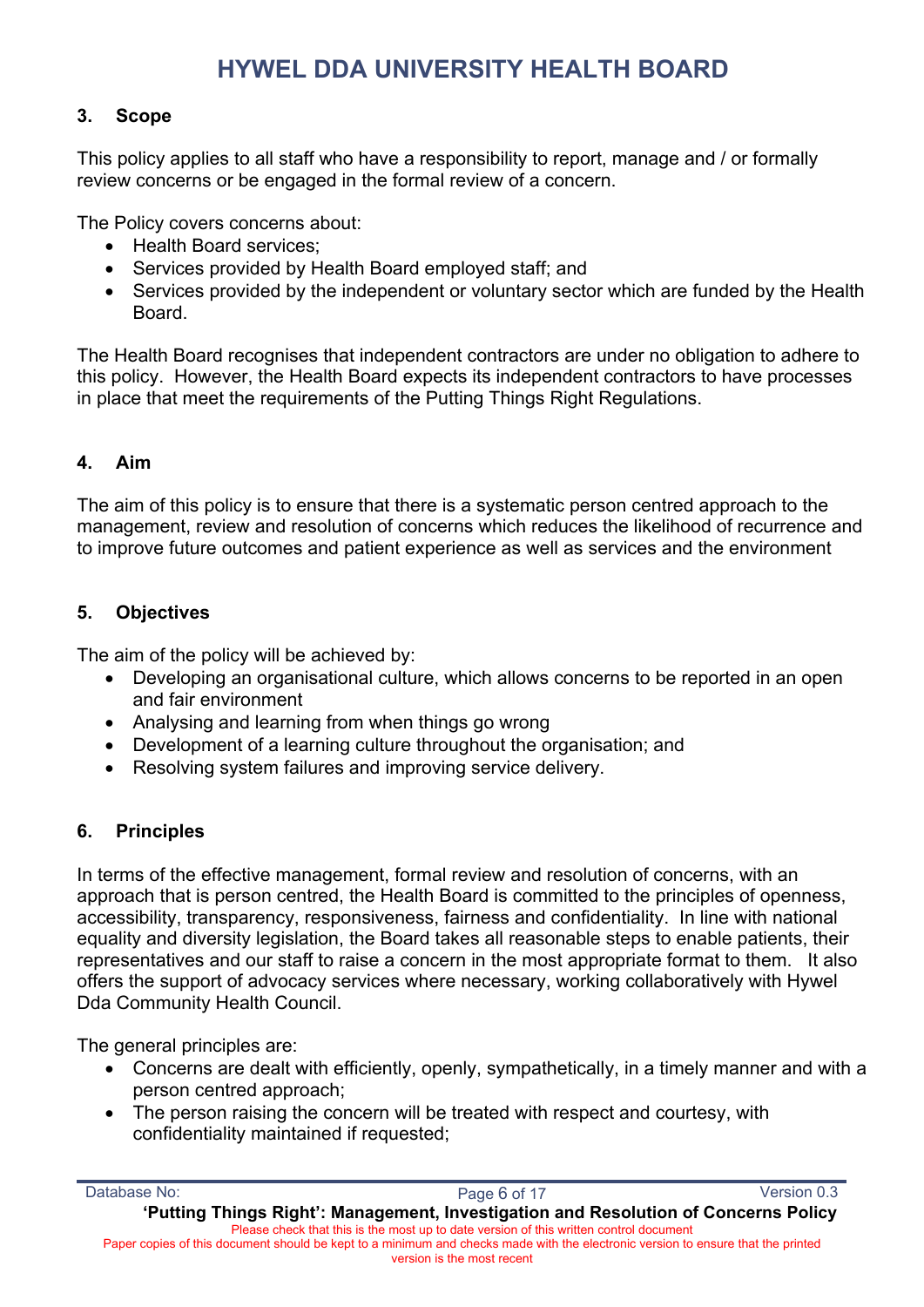- The formal review (investigation) will be proportionate to the severity of the concern raised (see appendix 1 for levels of harm which is equally applicable to complaints and incidents);
- The person raising the concern will be guided to independent support or advocacy, if required, for example Community Health Council and Public Services Ombudsman for **Wales**
- A named Health Board contact will be allocated, usually the Reviewing Officer, who will make early and regular personal contact with the person raising the concern;
- Action will be taken to address any areas for improvement and learning;
- The concern will be managed in line with Welsh Government regulations; and
- Consideration will be given to of an offer of Redress, in accordance with the Regulations, where investigation or formal review into the matters raised reveal that there is a qualifying liability in tort.

#### **7. Definitions**

#### **7.1 Concern**

A "concern means any complaint; notification of an incident or, save in respect of concerns notified in respect of primary care providers or independent providers, a claim for compensation" (Welsh Government 2011).

#### **7.2 Complaint**

A "complaint means any expression of dissatisfaction". (Welsh Government 2011)

#### **7.3 Serious Incident**

In broad terms, serious incidents are events in health care where the potential for learning is so great, or the consequences to patients, families and carers, staff or organisations are so significant, that they warrant using additional resources to mount a comprehensive response. Serious incidents can extend beyond incidents which affect patients directly and include incidents which may indirectly impact patient safety or an organisation's ability to deliver ongoing healthcare (NHS England, 2015).

Examples of serious incidents, which may trigger the Management of Patient Safety Incidents and Serious Concerns Procedure, are given in appendix 2. If there is any doubt, as to whether an incident is serious or not, advice can be obtained from the Assurance, Safety and Improvement (ASI) Team.

### **7.4 Never Events**

"Never Events are patient safety incidents that are wholly preventable where guidance or safety recommendations that provide strong systemic protective barriers are available at a national level and have been implemented by healthcare providers." (NHS Improvement, 2018).

The current Never Event List can be found at https://improvement.nhs.uk/resources/neverevents-policy-and-framework/

Occurrence of a never event, triggers the Management of Patient Safety Incidents and Serious Concerns Procedure. Advice can be sought from the Assurance, Safety and Improvement (ASI) Team, if there is any doubt as to whether an incident is a never event.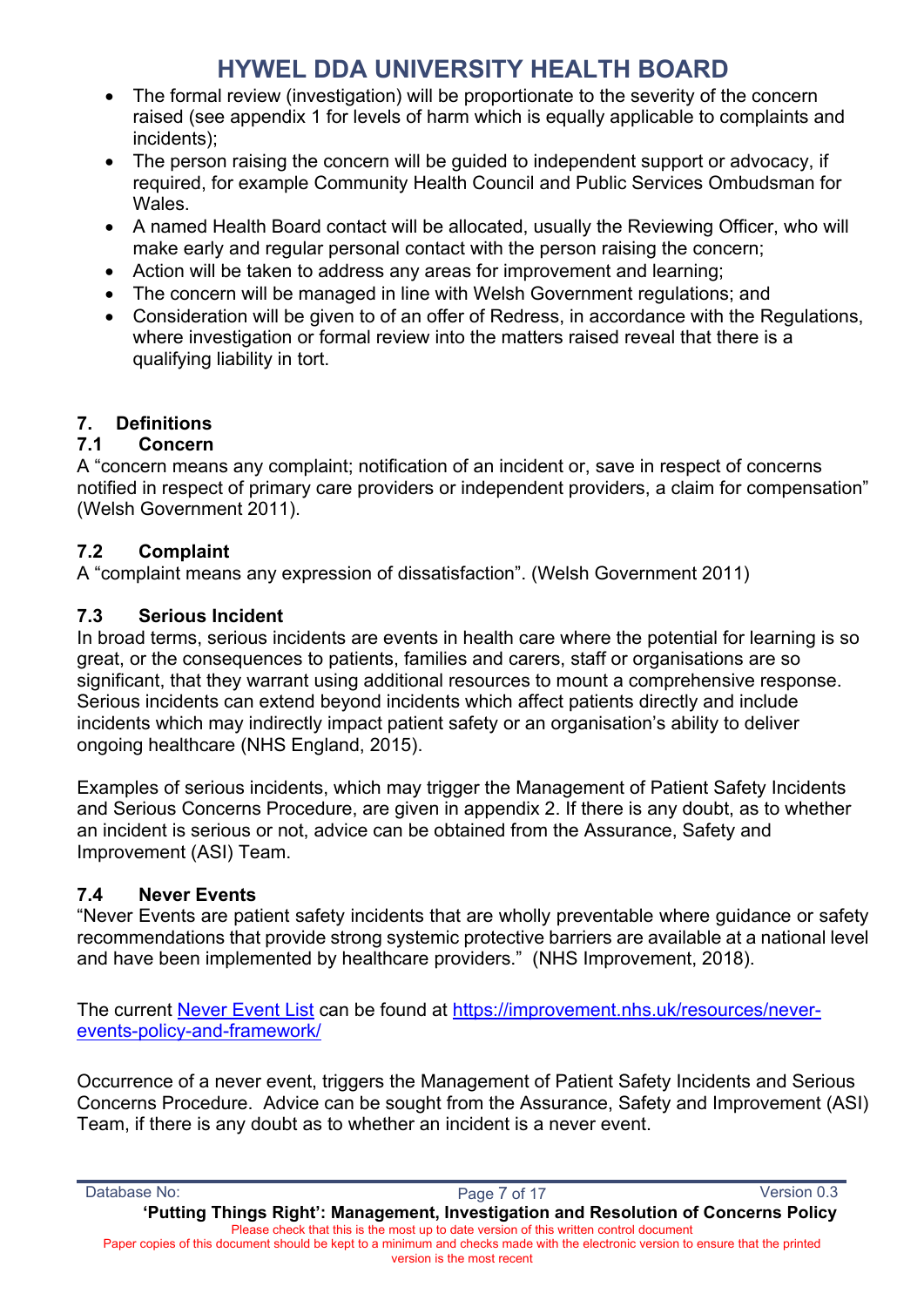#### **7.5 Patient Safety Incident**

A patient safety incident "means any unexpected or unintended incident which did lead to or could have led to harm for a patient" (Welsh Government 2011)

#### **7.6 Adverse Event**

Any event that has given or may give rise to actual or possible personal injury, patient dissatisfaction, or to property loss or damage.

#### **7.7 Near Miss**

Any event or omission that could have potentially caused harm, but due to prompt action by a member of staff, or simply because of good fortune was prevented.

#### **7.8 Redress**

Under the The NHS Concerns, Complaints and Redress Arrangements Wales Regulations 2011, the Health Board is required to consider when investigating a concern whether there is a qualifying liability in tort i.e. whether there has been a breach of our duty of care and whether that breach of duty is causative or any harm or loss to that person. Where this is indicated there is a qualifying liability in tort and a consideration of an offer of redress is necessary.

Redress can take the form:

- An Apology
- Remedial Action
- Investigation or formal review and explanation
- Financial compensation up to £25,000

Where redress is being considered or a claim for compensation made the Health Board's Policy for Claims Management will be followed.

#### **8. Primary considerations of practice**

#### **8.1 Who can raise a concern**

Almost anyone can raise a concern. However, it might not always be possible to share the full details of the formal review with the person raising the concern, for instance, if they are not the patient or person that the patient has consented as acting on their behalf.

Concerns can be raised by:

- People who are receiving or who have received services from the Health Board;
- People affected or likely to be affected by the actions, errors or decisions of the Health Board;
- Staff members of the Health Board;
- Independent members (non-executive director or non-officer) of a NHS body;
- Partners, e.g. a partner in a GP practice;
- A third party acting on behalf of a person who is unable to raise a concern e.g. a young child or someone who lacks capacity to act on their own behalf; or because that person wants someone else to represent them;
- A third party on behalf of a person who has died.

### **8.2 Single Point of Entry**

People can raise concerns in a variety of ways:

Phone: 0300 0200 159

Email: hdhb.patientsupportservices@wales.nhs.uk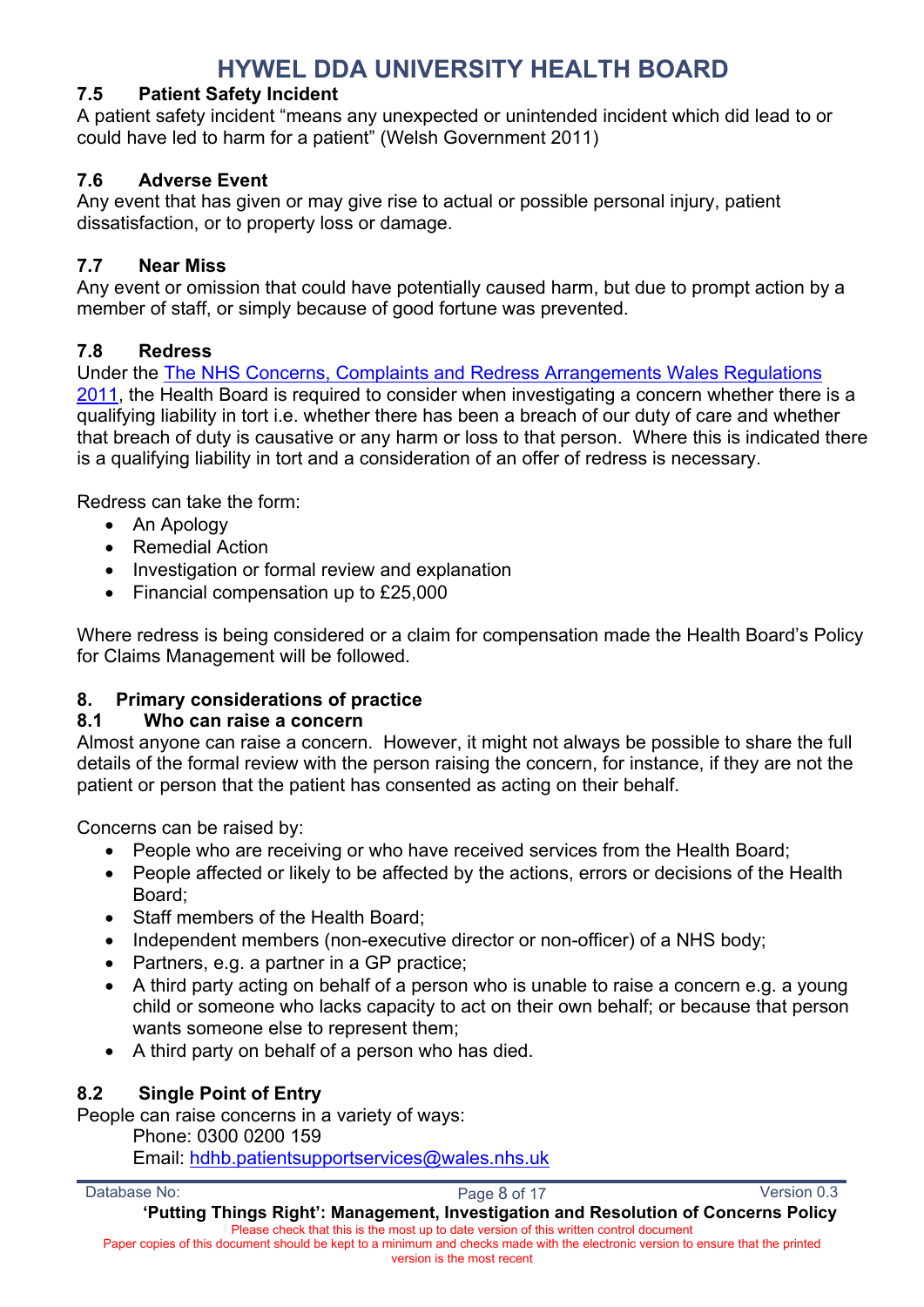Letter: FREEPOST FEEDBACK@HYWEL DDA Text: 07891 142240

The Health Board considers each of the above to be a single point of entry e.g. if a concern is raised by phone, the person will not be expected to formally write to the Health Board.

Staff can also raise concerns through the Health Board's Incident Reporting Procedure or through the All Wales Procedure for NHS Staff to Raise Concerns which should be considered before using the details provided above.

#### **8.3 Acknowledgement**

All concerns (incidents, complaints and claims) will be logged on a central system and an acknowledgement of receipt sent to the person raising the concern (where contact details have been provided). In line with the Putting Things Right Regulations, the acknowledgement must be sent within two working days of first receipt. Any person raising a concerns will be treated with compassion and understanding.

#### **8.4 Being Open/Duty of Candour**

When a concern has occurred, it is essential that all staff comply with Hywel Dda UHB Being Open/Duty of Candour Guidance and ensure that the person is offered an apology and given an explanation (wherever possible) of any actions taken. It is important to note that saying sorry is not an admission of liability.

An appropriately nominated person will provide, in a truthful and open manner, information about the formal review to the person raising the concern. The offer of a face to face meeting should be considered and where appropriate made.

The principles of the regulations are that when a concern has been raised the patient affected will be informed. When a formal review is being undertaken the patient affected should be notified. However, for incidents only, where it is felt that it would not be in the best interests of the patient to inform or involve them in the formal review:

- The rationale for that decision must be recorded; and
- As circumstances may change, the decision not to involve the patient must be kept under review throughout the investigation or formal review.

#### **8.5 Multidisciplinary Responsibility**

Most healthcare provision is through multidisciplinary teams. This should be reflected in the way that patients, their families and carers are communicated with when things go wrong. This will ensure that the Putting Things Right process is consistent with the philosophy that concerns usually result from system failures and rarely from the actions of an individual.

#### **8.6 Continuity of care**

Patients are entitled to expect that they will continue to receive all usual treatment and continue to be treated with dignity, respect and compassion. If a patient expresses a preference for their healthcare needs to be taken over by another team, where possible, alternative arrangements should be made.

#### **8.7 Proportionate and Appropriate Formal Review**

Identifying the root cause of the concern will focus the formal review and help to improve the systems of care. The principle of conducting a thorough and proportionate formal review into a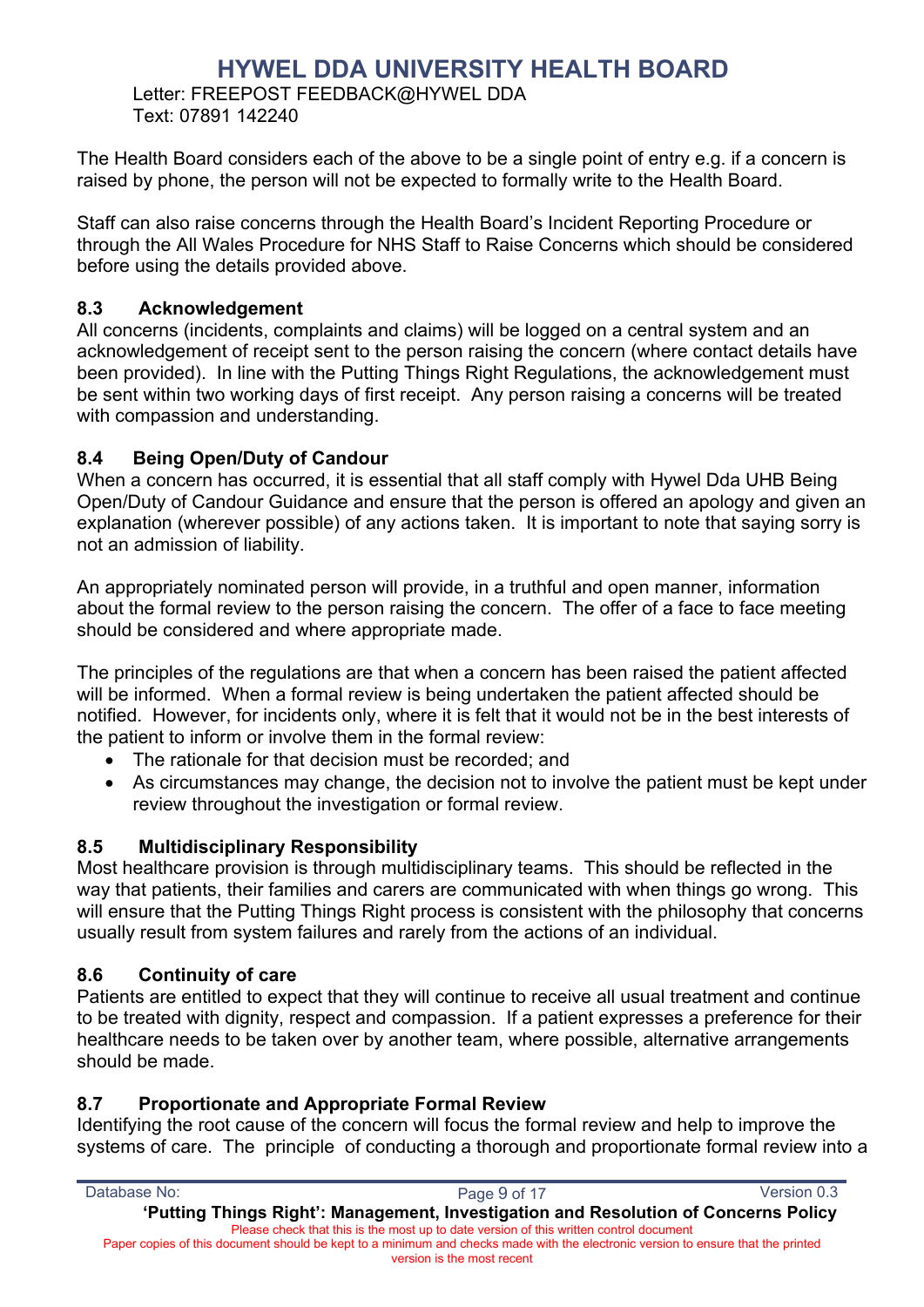concern and reassuring the person that lessons have been learned will help to prevent the event recurring.

Information about the formal review must be given to the staff involved in a truthful and open manner although if imparting this information may jeopardise the formal review, then it is advised not to inform the member of staff.

Information given to patients and staff is based solely on the facts known at the time. Healthcare professionals should explain that new information may emerge as the investigation or formal review is undertaken and that patients, their families and carers will be kept up to date with the progress of the investigation or formal review.

#### **8.8 Support for Staff Involved in Concerns**

Being the subject of a concern or even reporting a concern as a member of staff can be very stressful. In terms of being the subject of a concern, when an issue is raised, whether by a patient or through a report from a member of staff, the details should be shared with the staff member involved wherever appropriate. This should be done supportively and staff may want to have a member of their professional association or Trade Union representative present in any meetings.

The Directorate Senior Management Team, Redress Team, Patient Support Team and/or Assurance, Safety and Improvement Team will provide support for those involved with the formal review of a concern.

Consideration should also be given under the workforce and organisational development policies as to whether a staff member may need more proactive support such as counselling. In terms of staff who report concerns, consideration should also be given as to whether they may require specific support. For any member of staff involved in a concern, their line manager should be involved in any decisions that are taken.

### **9. Governance Framework**

All serious concerns raised will be reported to the Listening and Learning from Events Sub-Committee and/or the Operational Quality, Safety and Experience Sub Committee. The serious concerns raised will form part of the regular assurance reports to the Quality, Safety, and Experience Assurance Committee. Details of the subject and nature of the concern together with the outcome of the investigation must be recorded.

Compliance with the stated time periods for response are monitored and reported. The Board are made aware of concerns which may adversely affect the reputation of Board by the Chair of the Quality, Safety and Experience Assurance Committee.

The time periods set in the Putting Things Right Regulations are:

#### **Complaints (concerns considered under Regulation 24)**

- Final responses should be issued within working 30 days of first receipt of the concern, but if this is not possible the person raising the concern must be informed of the reason for delay.
- When a response cannot be issued within 30 days, the response must then be sent as soon as possible and within 6 months of the date the concern was received.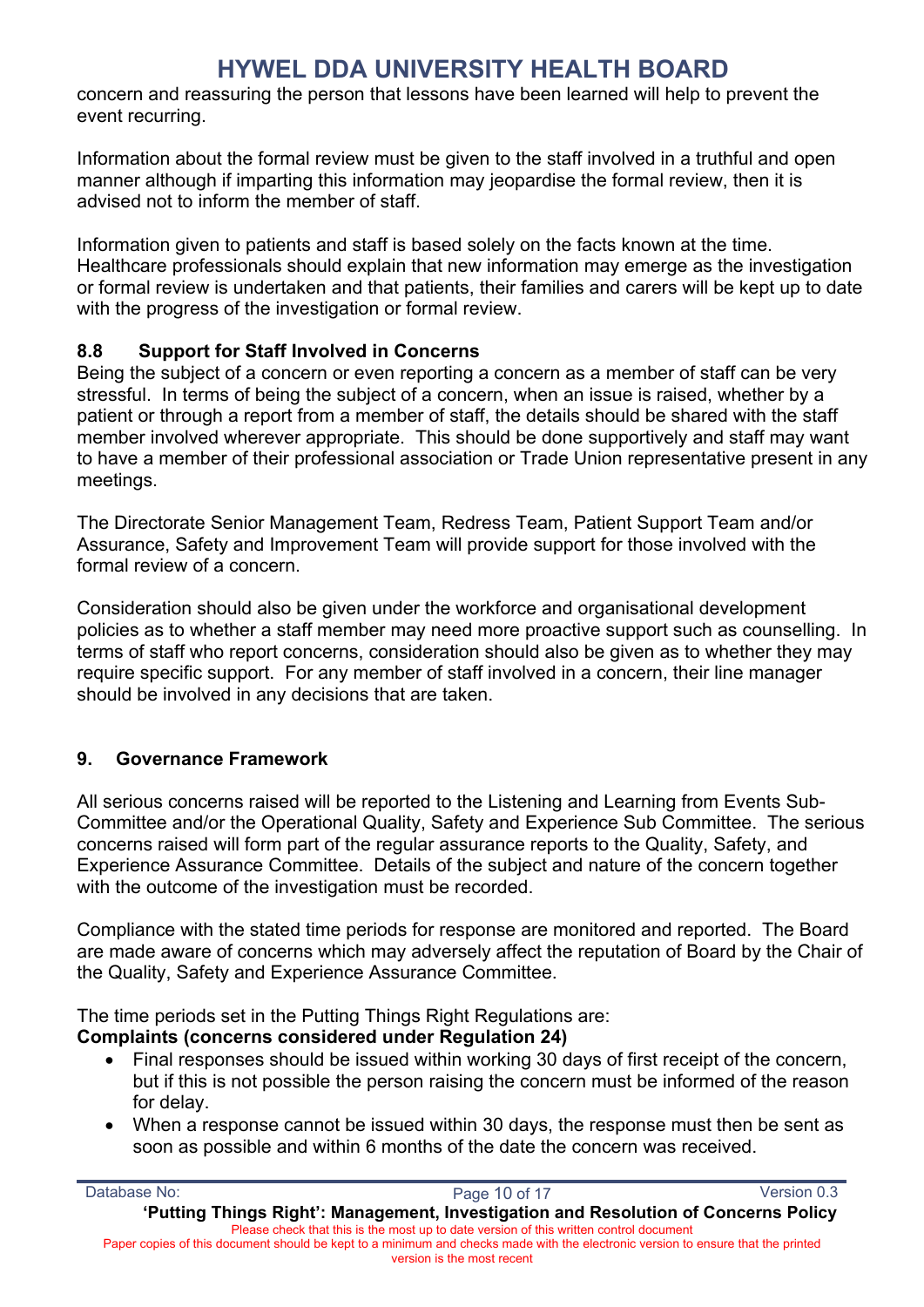If, in very exceptional circumstances, the response cannot be issued within 6 months, then the person raising the concern must be informed of the reason for delay and given an expected date for response.

### **Serious Incidents**

- The principle of timely and proportionate investigation is paramount.
- For the majority of serious incidents, the investigation should be completed within 60 days.

### **10. Roles and Responsibilities**

### **10.1 Chief Executive**

The Chief Executive Officer has overall responsibility for dealing with concerns. This responsibility has been delegated to the Director of Nursing, Quality and Experience with dayto-day responsibility delegated to the Assistant Director of Nursing (Assurance, Safeguarding, Quality and Professional Regulation) and the Assistant Director (Patient Experience/ Legal Services).

## **10.2 Non-Officer Lead**

The delegated non officer for the Health Board is the Chair of the Quality, Safety, Experience and Assurance Committee who is responsible for maintaining a strategic overview of the Policy (Regulation 2.6). This person is responsible, in particular for:

- Ensuring that the organisation complies with the arrangements it has in place for ensuring that the details of concerns received and investigated are considered so that lessons may be learned in order to seek to avoid such deficiencies recurring;
- Ensuring that an annual report is prepared which summarises the organisation's activities under the regulations (NHS (Concerns, Complaints and Redress Arrangements) (Wales) Regulations 2010. (Regulation 10.2); and
- Ensuring that arrangements for dealing with concerns are published in a variety of media, formats and languages and that a copy of the arrangements is given free of charge to any person who requests it, in the format requested.

## **10.3 Director of Nursing, Quality and Patient Experience (Responsible Officer)**

The Director of Nursing, Quality and Patient Experience is the Responsible Officer for overseeing the day to day management of these arrangements and ensuring that the Health Board operates in an integrated manner to:

- Deal with concerns in line with the Regulations;
- Allow for the consideration of qualifying liability; and
- Provide for concerns to be dealt with under a single governance arrangement.

The responsibilities of the Director of Nursing, Quality and Experience are delegated to the Assistant Director of Nursing (Assurance, Safeguarding, Quality and Professional Regulation) and the Assistant Director (Patient Experience/ Legal Services), but remain under the direct control and supervision of the executive lead.

### **10.4 Other Directors**

All Executive Directors and Directors are responsible for supporting the Chief Executive in their responsibility and supporting the directorate managers, clinical directors and medical staff in implementing this policy across the organisation.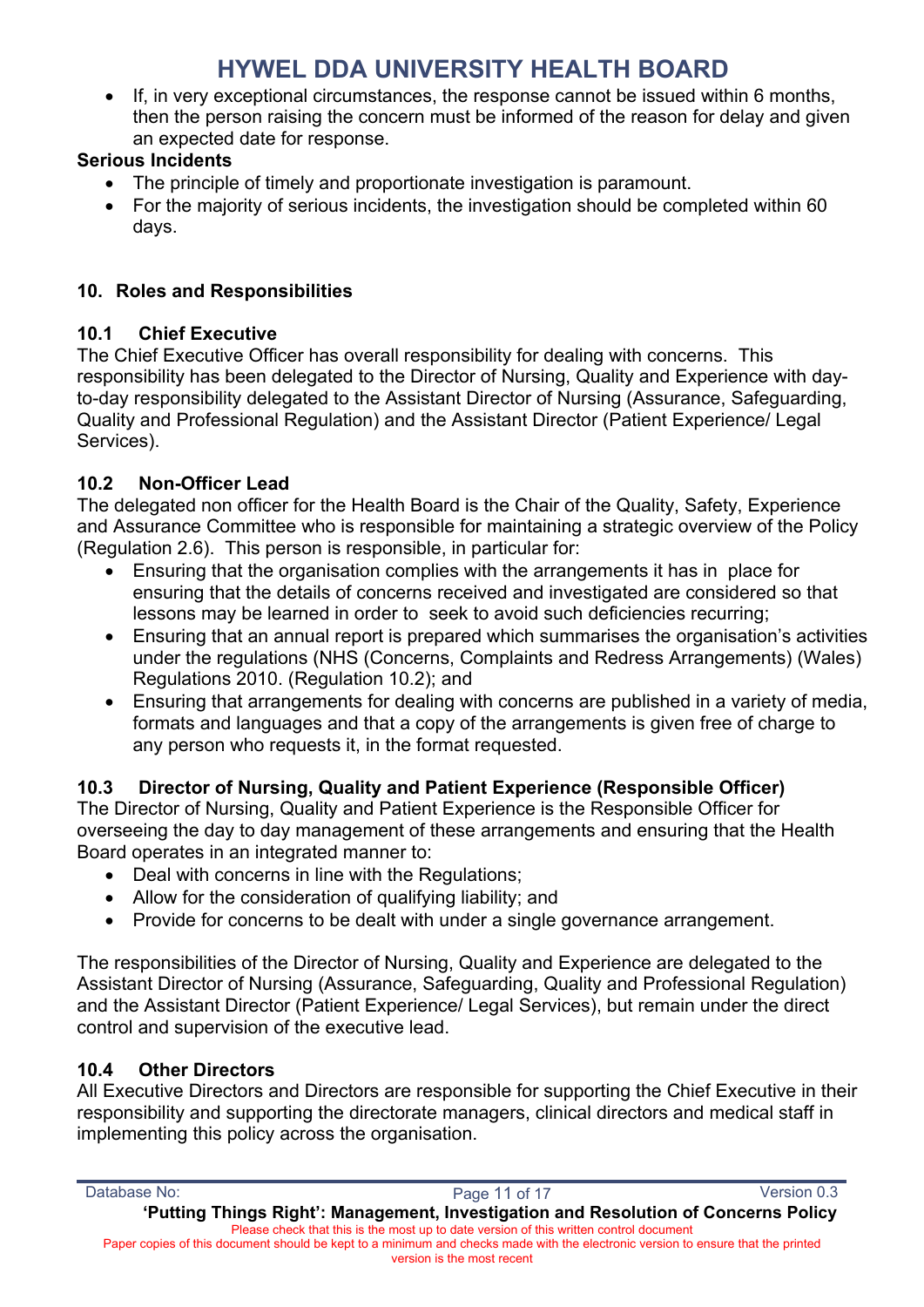#### **10.5 Senior Investigations Manager**

The handling and consideration of concerns in accordance with the Regulations will be the responsibility of the Senior Investigations Manager. As well as the handling and consideration of concerns under the Regulations, part of the Senior Investigations Manager's role will require them to undertake other functions in relation to dealing with concerns and to co-operate with other persons or responsible bodies, e.g. primary care providers, to facilitate the handling and investigation or formal review of concerns. The Senior Investigations Managers provide leadership and advice to the Board, clinicians and managers on patient safety and on the handling and management of concerns. This includes implementing a system across the Health Board which ensures remedial actions are taken to avoid recurrence of concerns and the sharing of lessons learnt across the organisation and beyond. This role is supported by additional suitably trained staff as part of the integrated arrangements.

The Senior Investigations Managers are the Assistant Director of Nursing (Assurance, Safeguarding, Quality and Professional Regulation) and the Assistant Director (Patient Experience/ Legal Services).

#### **10.6 Directorate Managers/Triumvirate Teams**

The directorate managers/triumvirate teams have responsibility to make sure that the principles outlined within this policy are implemented within their directorate/hospital including fostering a culture for learning from experience and sharing lessons learned.

They are responsible for disseminating lessons learned to colleagues within their directorate, providing opportunities for learning through team meetings and with colleagues in other directorates where appropriate.

It is the responsibility of the Heads of Nursing to escalate any fitness to practice concerns to the Director of Nursing, Quality and Patient Experience.

It is the responsibility of the Hospital Clinical Director to escalate any fitness to practice concerns to the Executive Medical Director or Executive Director of Therapies and Health Science.

#### **10.7 Heads of Service/Departmental Managers**

Heads of service/departmental managers have a responsibility to foster a culture or learning from concerns.

They are responsible for disseminating lessons learned to colleagues within their directorate/hospital, providing opportunities for learning through team meetings and with colleagues in other divisions where appropriate.

### **10.8 Responsibility of All Staff**

All staff are responsible for ensuring that they:

- Work to the principles outlined in this policy, and associated written control documents;
- Learn from concerns; and
- Co-operate fully and openly in the investigation or formal review of a concern.

#### **11. Culture**

The Health Board is committed to ensuring that the action and learning from all concerns will be incorporated within the whole organisation to ensure the safety of patients and staff.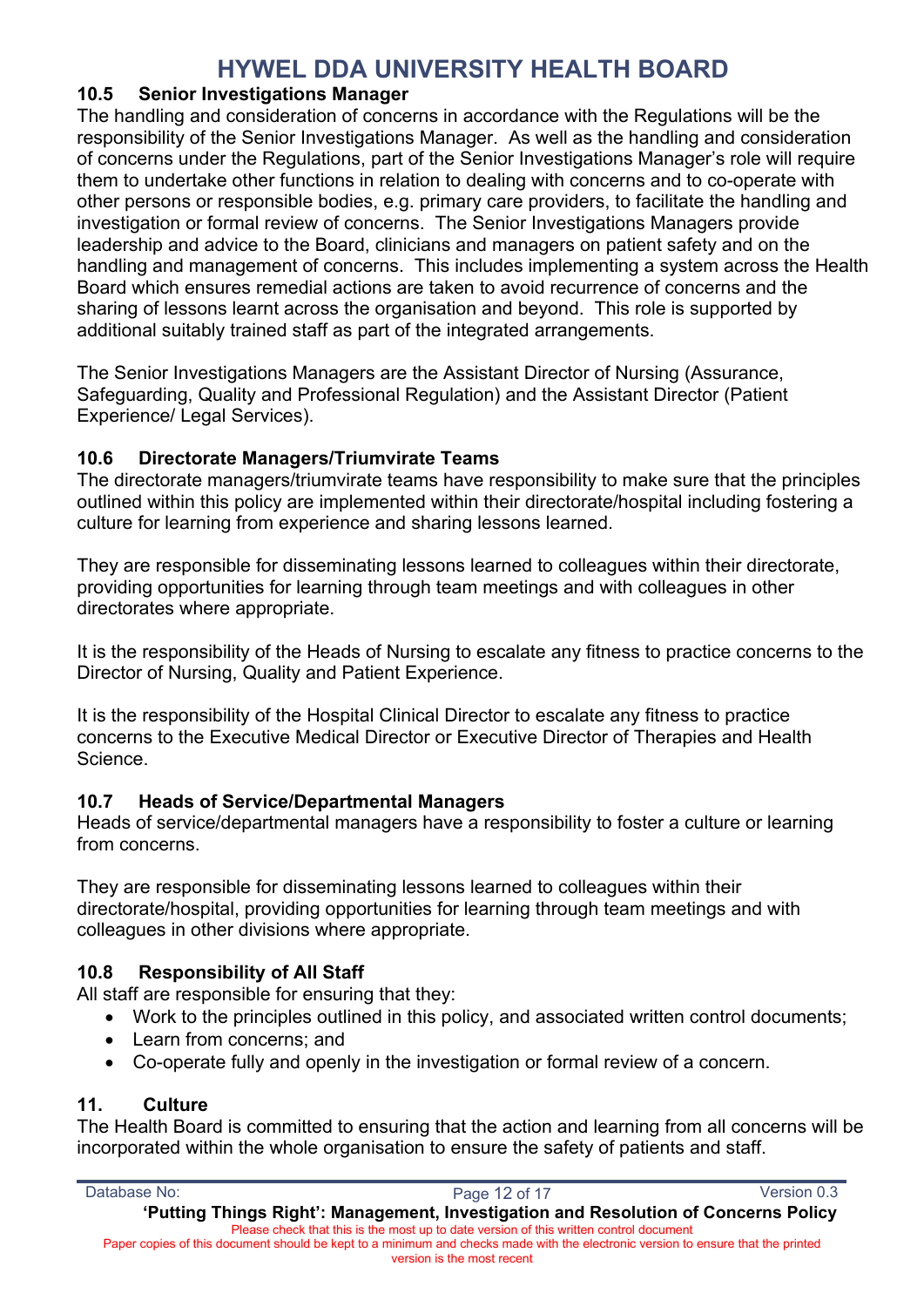In order to promote this philosophy and ensure staff feel confident **whether they are the subject of a concern or are** the reporter or witness of an incident, we will ensure managers take a fair, equitable and consistent approach when they review concerns. Most concerns including serious incidents will not lead to individuals being managed under a workforce policy. Within the spirit of being, "Open and Fair" a workforce process will only be considered when information highlights potential issues of alleged personal/professional misconduct. To support this process the Health Board will follow the principles laid out in "a just culture guide" published by NHS Improvement.

#### **12. References**

Welsh Government (2013) Putting Things Right Guidance (version 3) Welsh Government (2011) The National Health Service (Concerns, Complaints and Redress Arrangements) (Wales) Regulations 2011 Welsh Government (1998) Reporting Untoward Incidents (DGM (98) 30) Welsh Government (2018) Welsh Health Circular on revised pressure ulcer reporting including the reporting of serious incidents (WHC (2018) 051) NHS Improvement (undated) A Just Culture Guide NHS Improvement (2018) Never Events Policy and Framework (revised January 2018) NHS Improvement (2018) Never Events list 2018 (revised 31 January 2018)

### **Supporting written control documents**

Being Open/Duty of Candour Guidance (244) Incident Reporting Procedure (tba) Management of Patient Safety Incidents and Serious Concerns Procedure (tba) Policy for Claims Management (004) Staff Attending Inquests/Court and Assisting with Police Investigations Guideline (018) Management of Nursing and Midwifery Medication Errors/Near Miss Policy (558)

### **Other supporting written control documents**

Safeguarding Adults at Risk Interim Policy (098)

All Wales Child Protection Procedures

Procedural Response for Unexpected Deaths in Childhood Procedure (PRUDIC) (563)

Safeguarding Children & Young People in Emergency and Out of Hours Service Procedure (405)

Allegations against Employees of Hywel Dda University Health Board of Harm/Abuse Involving Children or Adults (246)

All Wales Disciplinary Policy & Procedure (201)

All Wales Capability Policy (203)

All Wales NHS Staff to Raise Concerns Procedure (435)

### **13. Appendices**

Appendix 1: Grading framework for dealing with all concerns Appendix 2: Serious Incidents Appendix 3: List of Never Events 2018/19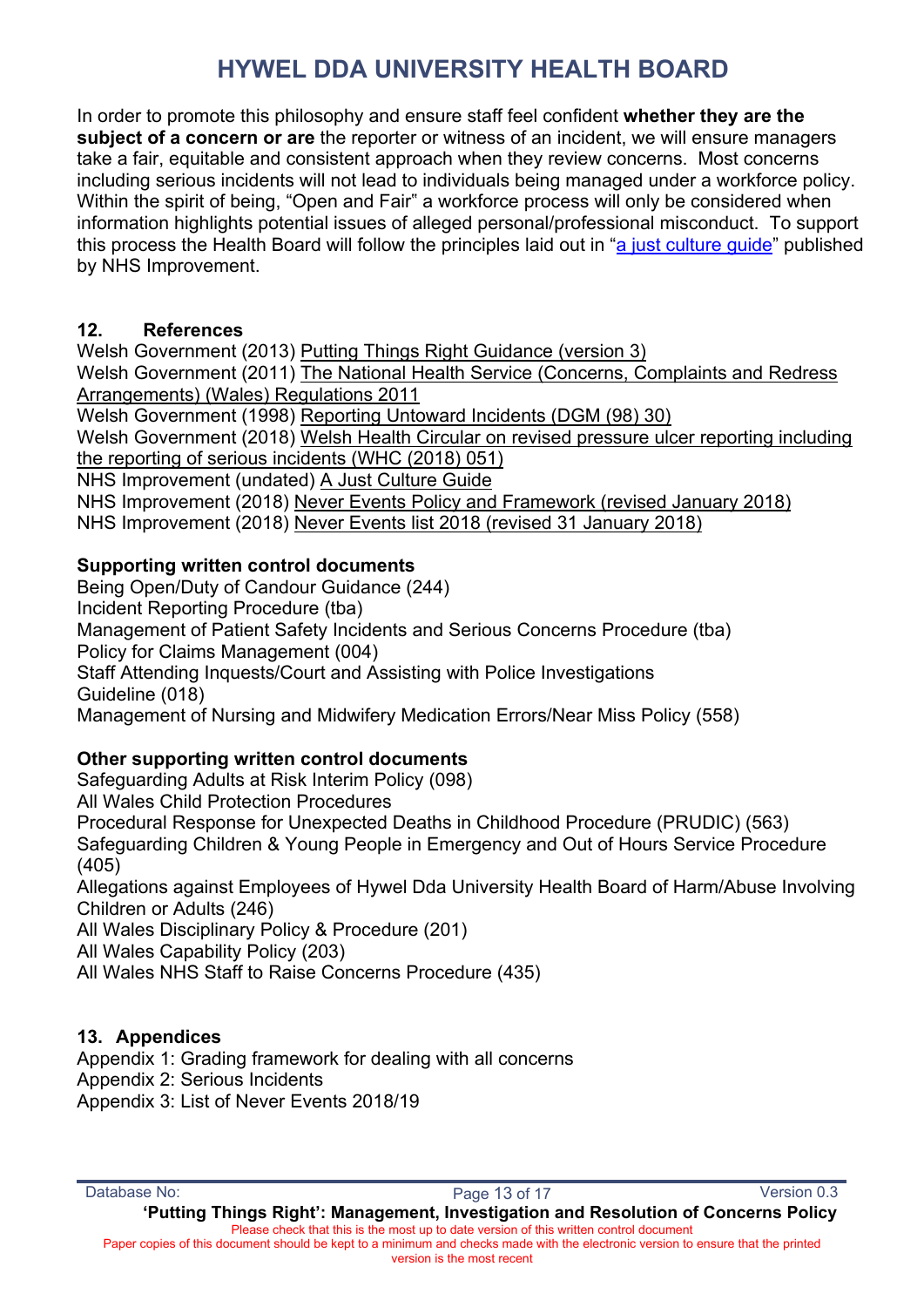### **Appendix 1: Grading framework for dealing with all concerns**

| <b>Level of Harm</b>                   | <b>Examples of concerns</b>                                                                                                                                                                                                                                                                                                                                                                                                                                                                                                                                                                                                                                                                                                                                                                                                                                                                                                                                                   |  |  |
|----------------------------------------|-------------------------------------------------------------------------------------------------------------------------------------------------------------------------------------------------------------------------------------------------------------------------------------------------------------------------------------------------------------------------------------------------------------------------------------------------------------------------------------------------------------------------------------------------------------------------------------------------------------------------------------------------------------------------------------------------------------------------------------------------------------------------------------------------------------------------------------------------------------------------------------------------------------------------------------------------------------------------------|--|--|
| Level 1<br><b>No harm</b>              | a) Concerns which normally involve issues that can be easily / speedily<br>addressed;<br>b) Potential to cause harm but impact resulted in no harm having<br>arisen;<br>c) Outpatient appointment delayed, but no consequences in terms of<br>$health$ ;<br>d) Difficulty in car parking;<br>e) Patient fall - no harm or time of work;<br>f) Concerns which have impacted on a positive patient experience.                                                                                                                                                                                                                                                                                                                                                                                                                                                                                                                                                                  |  |  |
| <b>Level 2</b><br><b>Minor Harm</b>    | a) Concerns regarding care and treatment which span a number of<br>different aspects/specialties<br>b) Increase in length of stay by $1 - 3$ days<br>c) Patient fall - requiring minor treatment<br>d) Requiring time off work $-3$ days<br>e) Concern involves a single failure to meet internal standards but with<br>minor implications for patient safety<br>f) Return for minor treatment, e.g. requiring local anaesthetic further<br>treatment/monitoring by GP<br>g) Samples taken from the wrong patient - not acted upon but require<br>repeat venepuncture.<br>h) Pathology labelling error detected post analytically before further<br>intervention                                                                                                                                                                                                                                                                                                              |  |  |
| <b>Level 3</b><br><b>Moderate harm</b> | a) Clinical / process issues that have resulted in avoidable, semi-<br>permanent injury or impairment of health or damage that requires<br>intervention<br>b) Additional interventions required or treatment / appointments<br>needed to be cancelled<br>c) Readmission or return to surgery, e.g. requiring general anaesthetic<br>d) Necessity for transfer to another centre for treatment / care (e.g. for<br>an incident in a GP Practice, admission to hospital)<br>e) Increase in length of stay by $4 - 15$ days<br>f) RIDDOR reportable incident (moderate harm)<br>g) Requiring time off work $4 - 14$ days<br>h) Concerns that outline more than one failure to meet internal<br>standards<br>i) Moderate patient safety implication<br>j) Concerns that involve more than one organisation (e.g. cross border<br>incidents that may involve English providers or other Health Boards,<br>incidents involving interface with Local Authority, or Ambulance Trusts) |  |  |
| <b>Level 4</b><br><b>Major Harm</b>    | a) Clinical process issues that have resulted in avoidable, semi-<br>permanent harm or impairment of health or damage leading to<br>incapacity or disability<br>b) Additional interventions required or treatment needed to be<br>cancelled<br>c) Unexpected readmission or unplanned return to surgery<br>d) Increase in length of stay by >15 days<br>e) Necessity for transfer to another centre for treatment / care                                                                                                                                                                                                                                                                                                                                                                                                                                                                                                                                                      |  |  |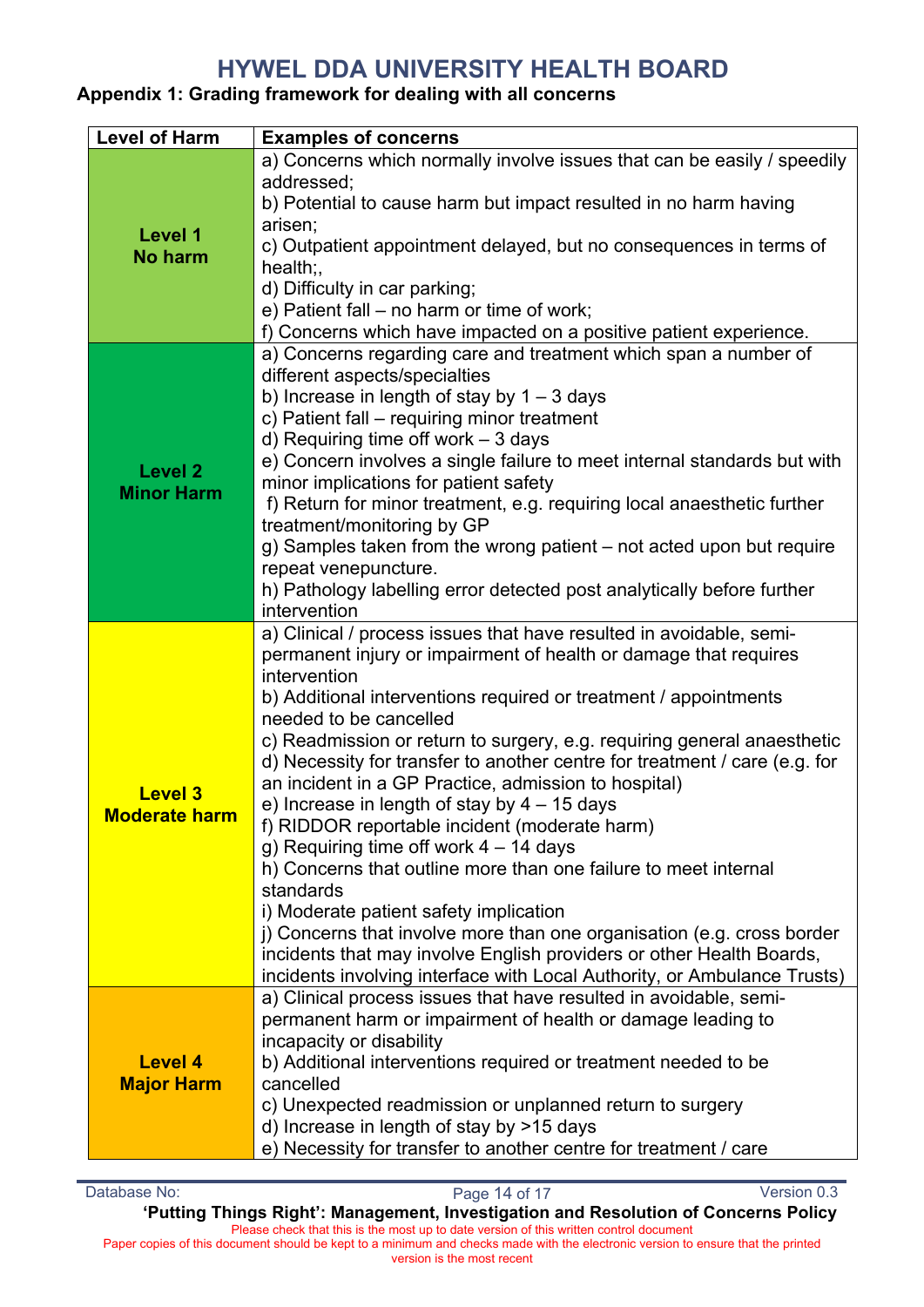|                     | f) Requiring time off work >14 days                                        |
|---------------------|----------------------------------------------------------------------------|
|                     | g) A concern outlining non-compliance with national standards with         |
|                     | significant risk to patient safety                                         |
|                     | h) RIDDOR reportable incident (significant harm)                           |
|                     | a) Concern leading to unexpected death, multiple harm or irreversible      |
|                     | health effects                                                             |
|                     | b) Concern outlining gross failure to meet national standards              |
| Level 5             | c) Normally clinical/process issues that have resulted in avoidable,       |
| <b>Catastrophic</b> | irrecoverable injury or impairment of health, having a lifelong adverse    |
| <b>Harm</b>         | effect on lifestyle, quality of life, physical and mental well being       |
|                     | d) Clinical or process issues that have resulted in avoidable loss of life |
|                     | e) RIDDOR reportable incident (catastrophic harm)                          |
|                     | Significant / consistent reporting errors i.e. malignant as benign.        |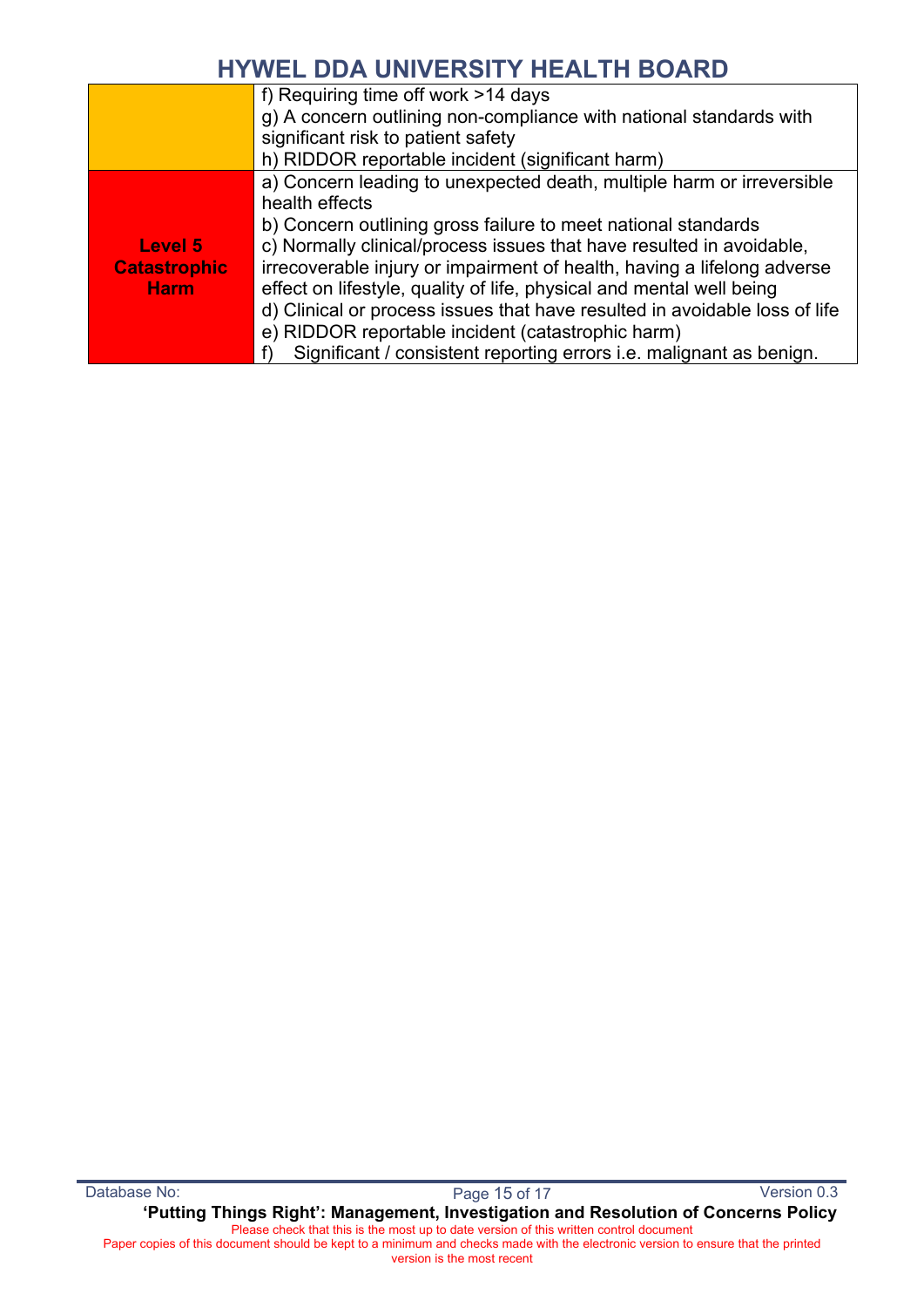#### **Appendix 2: Serious Incidents**

#### Extract from Welsh Government (2013) Putting Things Right Guidance (version 3)

A serious incident is defined<sup>1</sup> as an incident that occurred during NHS funded healthcare (including in the community), which resulted in one or more of the following:

- unexpected or avoidable death or severe harm of one or more patients, staff or members of the public;
- a never event all never events are defined as serious incidents although not all never events necessarily result in severe harm or death (see *Never Events Framework*);
- a scenario that prevents, or threatens to prevent, an organisation's ability to continue to deliver healthcare services, including data loss, property damage or incidents in population programmes like screening and immunisation where harm potentially may extend to a large population;
- allegations, or incidents, of physical abuse and sexual assault or abuse; and/or
- loss of confidence in the service, adverse media coverage or public concern about healthcare or an organisation.

Examples of serious incidents that must be reported to Welsh Government include but are not limited to:

- Deaths where a healthcare associated infection (including *Clostridium* difficile and methicillin resistant *Staphylococcus* aureus) is mentioned on the death certificate as either the underlying cause of death or contributory factor;
- Outbreak of a healthcare associated infection in a hospital that results in significant disruption;
- Healthcare associated pressure ulcers graded as 3 or 4 under the *European Pressure Ulcer Advisory Panel Classification System.* This includes incidents where a patient develops a pressure ulcer(s) within a NHS funded healthcare setting; admitted with a pressure ulcer(s) from another NHS funded healthcare setting or from the community and in receipt of NHS funded healthcare;
- Suspected suicide/unexpected death of mental health patient (including community and in-patient services);
- Self-Harm incidents categorised as 'severe' under the *Grading Framework for dealing with Concerns***;**
- Admission of a child under the age of 18 years to an adult mental health ward;
- Absence without leave of a patient subject to the Mental Health Act;
- Intrauterine Fetal deaths if there is early indication that the death it is linked to midwifery/obstetric practice;
- Maternal deaths:
- Patient falls that result in death or severe harm;
- Radiation incidents resulting in patients receiving a radiation dose that is much greater than intended"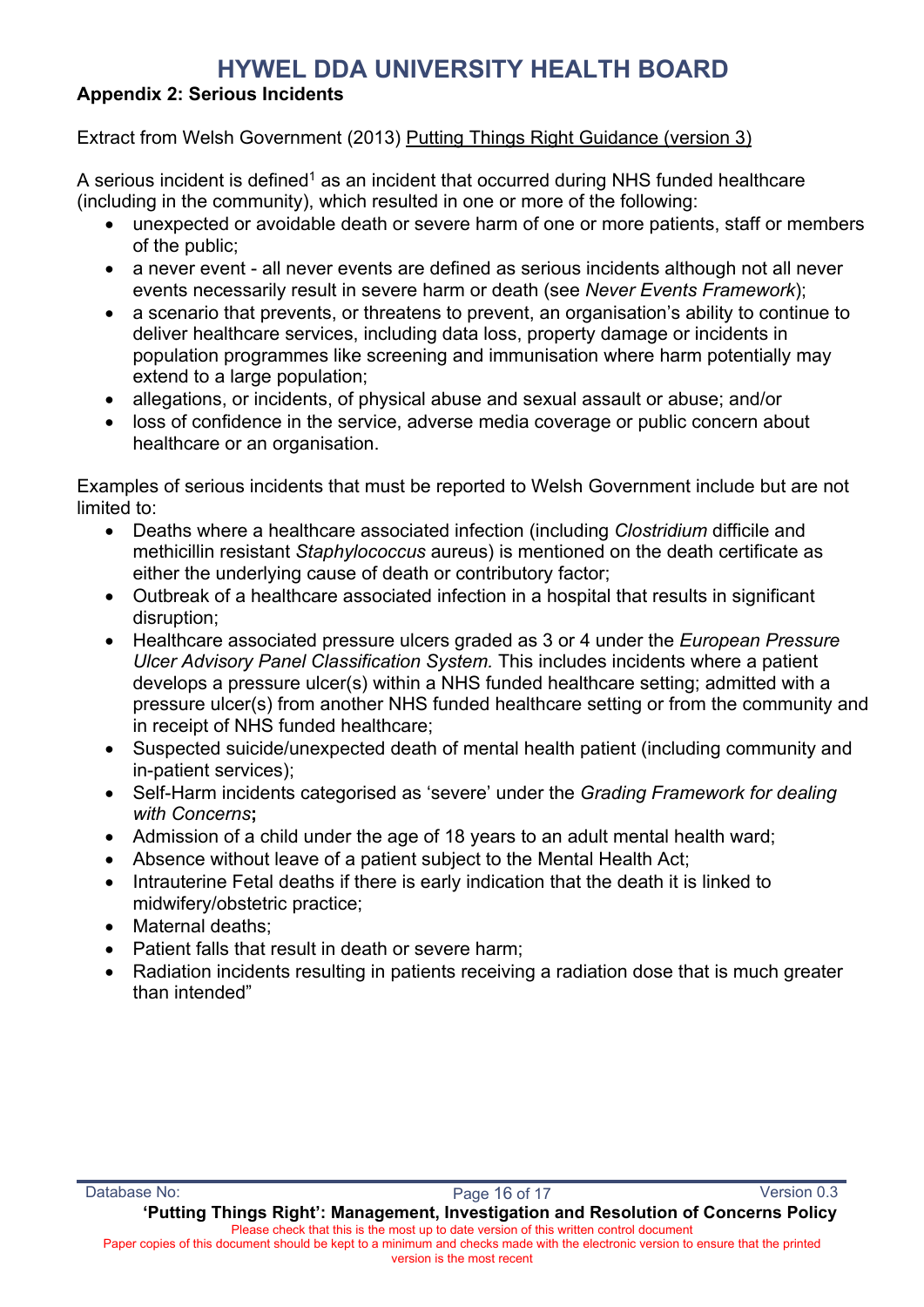#### **Appendix 3: List of Never Events 2018/19**

Extract from NHS Improvement (2018) Never Events list 2018 (revised 31 January 2018)

- 1. Wrong site surgery
- 2. Wrong implant/prosthesis
- 3. Retained foreign object post procedure
- 4. Mis-selection of a strong potassium containing solution
- 5. Administration of medication by the wrong route.
- 6. Overdose of insulin due to abbreviations or incorrect device
- 7. Overdose of methotrexate for non-cancer treatment
- 8. Mis-selection of high strength midazolam during conscious sedation
- 9. Failure to install functional collapsible shower or curtain rails
- 10. Falls from poorly restricted windows
- 11. Chest or neck entrapment in bedrails
- 12. Transfusion or transplantation of ABO-incompatible blood components or organs
- 13. Misplaced naso- or oro-gastric tubes
- 14. Scalding of patients
- 15. Unintentional connection of a patient requiring oxygen to an air flowmeter
- 16. Undetected oesophageal intubation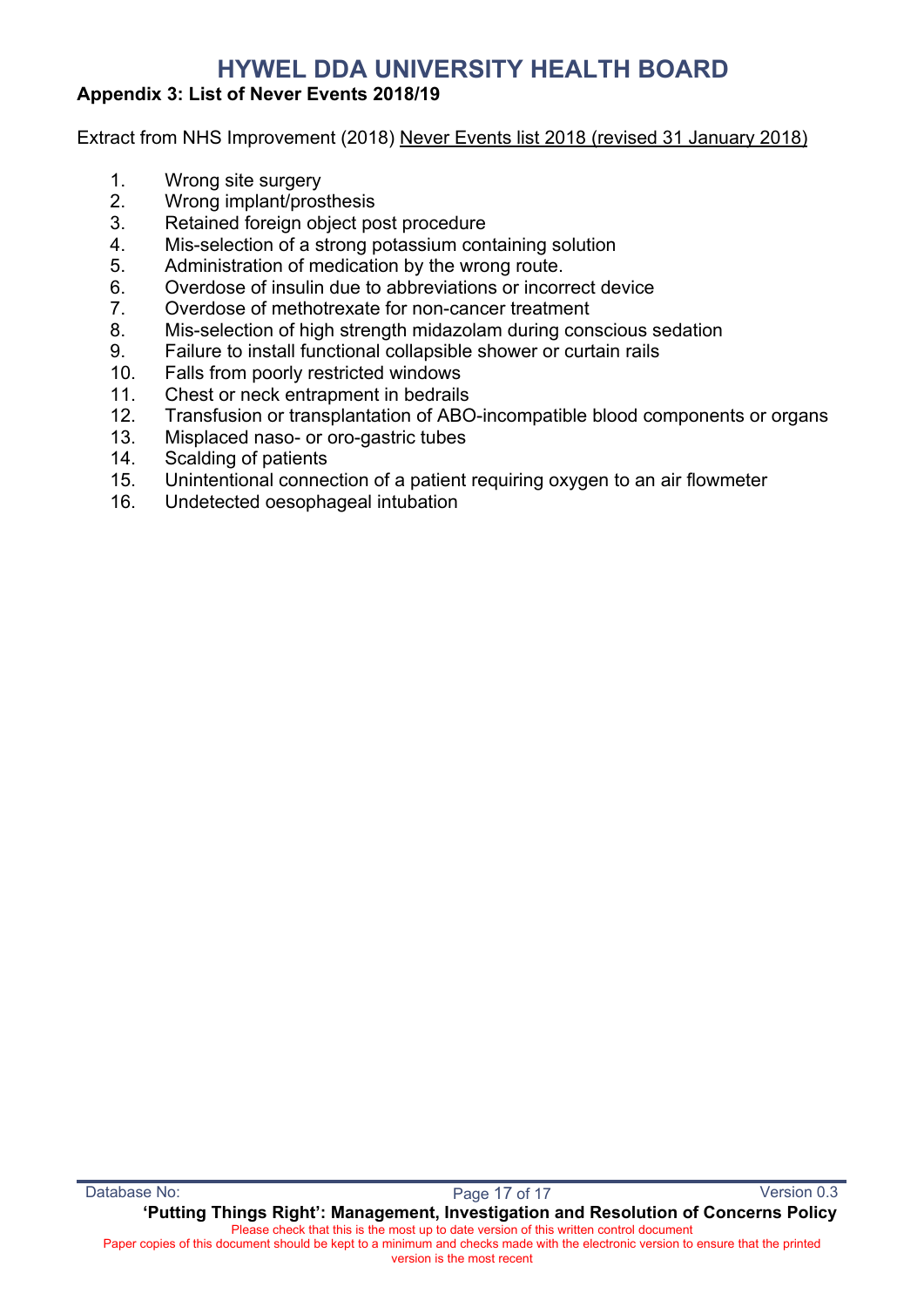#### **SUMMARY EQUALITY IMPACT ASSESSMENT –**

| ---- |                                                                        |
|------|------------------------------------------------------------------------|
|      | Innrn<br>11/NM <sup>1</sup><br>теан<br>™−⊓<br>∵ ⊓∪aru<br>,,,,,<br>5111 |
|      |                                                                        |

<span id="page-23-0"></span>

| <b>Proposal Sponsored</b>                             | Name:                                                               | <b>Cathie Steele</b>                                                                                                                                                                                                                                                                                                                                                                                                                                                                                                                                                                                                                                                                                                                                                                                                                                                                                                                                                                                 |  |
|-------------------------------------------------------|---------------------------------------------------------------------|------------------------------------------------------------------------------------------------------------------------------------------------------------------------------------------------------------------------------------------------------------------------------------------------------------------------------------------------------------------------------------------------------------------------------------------------------------------------------------------------------------------------------------------------------------------------------------------------------------------------------------------------------------------------------------------------------------------------------------------------------------------------------------------------------------------------------------------------------------------------------------------------------------------------------------------------------------------------------------------------------|--|
| by:                                                   | <b>Title:</b>                                                       | <b>Head of Quality and Governance</b>                                                                                                                                                                                                                                                                                                                                                                                                                                                                                                                                                                                                                                                                                                                                                                                                                                                                                                                                                                |  |
|                                                       | <b>Department:</b>                                                  | <b>Nursing Directorate</b>                                                                                                                                                                                                                                                                                                                                                                                                                                                                                                                                                                                                                                                                                                                                                                                                                                                                                                                                                                           |  |
|                                                       |                                                                     |                                                                                                                                                                                                                                                                                                                                                                                                                                                                                                                                                                                                                                                                                                                                                                                                                                                                                                                                                                                                      |  |
| <b>Policy Title:</b>                                  | Putting Things Right – Management and Resolution of Concerns Policy |                                                                                                                                                                                                                                                                                                                                                                                                                                                                                                                                                                                                                                                                                                                                                                                                                                                                                                                                                                                                      |  |
|                                                       |                                                                     |                                                                                                                                                                                                                                                                                                                                                                                                                                                                                                                                                                                                                                                                                                                                                                                                                                                                                                                                                                                                      |  |
|                                                       |                                                                     |                                                                                                                                                                                                                                                                                                                                                                                                                                                                                                                                                                                                                                                                                                                                                                                                                                                                                                                                                                                                      |  |
| <b>Brief Aims and</b><br><b>Objectives of Policy:</b> | and fair environment                                                | This Policy sets out the arrangements, under Putting Things Right, by which<br>Hywel Dda University Health Board (the Health Board) will manage, respond<br>and resolve concerns in order to meet the requirements of the NHS Welsh<br>Government legislation: Concerns, Complaints and Redress Arrangements<br>(Wales) Regulations 2011. The aim of this policy is to ensure that there is a systematic person<br>centred approach to the management, review and resolution of concerns which reduces the<br>likelihood of recurrence and to improve future outcomes and patient experience as well as<br>services and the environment. The aims will be achieved through the following objectives:<br>Developing an organisational culture, which allows concerns to be reported in an open<br>$\Box$ Analysing and learning from when things go wrong<br>$\Box$ Development of a learning culture throughout the organisation; and<br>□ Resolving system failures and improving service delivery. |  |

| <b>Was the</b><br>.<br><b>aecision</b> | -- | 88 C. |
|----------------------------------------|----|-------|
|                                        |    |       |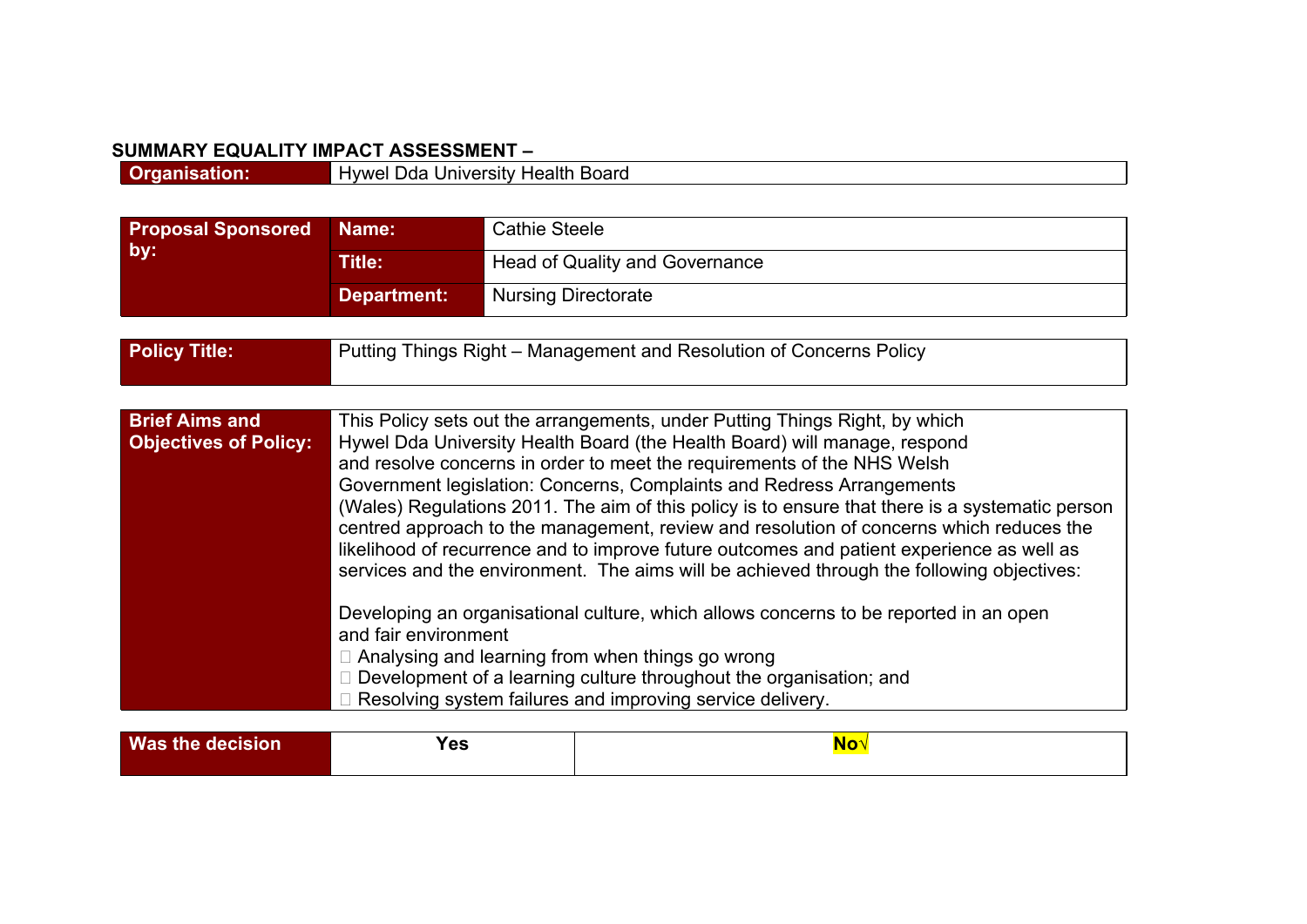| reached to proceed<br>to full Equality<br><b>Impact Assessment?:</b> | following due process.<br>nt+&qs=n&form=QBRE&sp=- | In terms of the effective management, formal review and resolution of concerns, with an<br>approach that is person centred, the Health Board is committed to the principles of openness,<br>accessibility, transparency, responsiveness, fairness and confidentiality. In line with national<br>equality and diversity legislation, the Board takes all reasonable steps to enable patients, their<br>representatives and our staff to raise a concern in the most appropriate format to them. It also<br>offers the support of advocacy services where necessary, working collaboratively with Hywel<br>Dda Community Health Council. This policy provides an objectives framework to govern the<br>procedures for addressing complaints and concerns. It will be the responsibility of staff involved<br>in addressing concerns to ensure that the principles and guidance within this policy is duly<br>followed and that consideration is given to the protected characteristics, where relevant, when<br>The policy is intended to make the concerns management process as quick and as fair as<br>possible, with concerns being assessed on the basis of facts and in accordance with the<br>Regulations. It is therefore considered that the impact is largely positive. The positive effect is<br>enhanced with the PTR leaflets aimed at service users, available in a variety of formats.<br>No potential adverse impacts in relation to any protected characteristics have been identified at<br>this stage. A search of similar policies elsewhere indicated similar results.<br>https://www.bing.com/search?q=Putting+things+right+policy+nhs+equality+impact+assessme<br>1&pq=putting+things+right+policy+nhs+equality+impact+assessment+≻=0-<br>59&sk=&cvid=280A413E0FC147CB870CBBC252992561 |  |  |  |
|----------------------------------------------------------------------|---------------------------------------------------|-------------------------------------------------------------------------------------------------------------------------------------------------------------------------------------------------------------------------------------------------------------------------------------------------------------------------------------------------------------------------------------------------------------------------------------------------------------------------------------------------------------------------------------------------------------------------------------------------------------------------------------------------------------------------------------------------------------------------------------------------------------------------------------------------------------------------------------------------------------------------------------------------------------------------------------------------------------------------------------------------------------------------------------------------------------------------------------------------------------------------------------------------------------------------------------------------------------------------------------------------------------------------------------------------------------------------------------------------------------------------------------------------------------------------------------------------------------------------------------------------------------------------------------------------------------------------------------------------------------------------------------------------------------------------------------------------------------------------------------------------------------------------------------------------------------|--|--|--|
| If no, are there any                                                 | <b>Yes</b>                                        | No√                                                                                                                                                                                                                                                                                                                                                                                                                                                                                                                                                                                                                                                                                                                                                                                                                                                                                                                                                                                                                                                                                                                                                                                                                                                                                                                                                                                                                                                                                                                                                                                                                                                                                                                                                                                                         |  |  |  |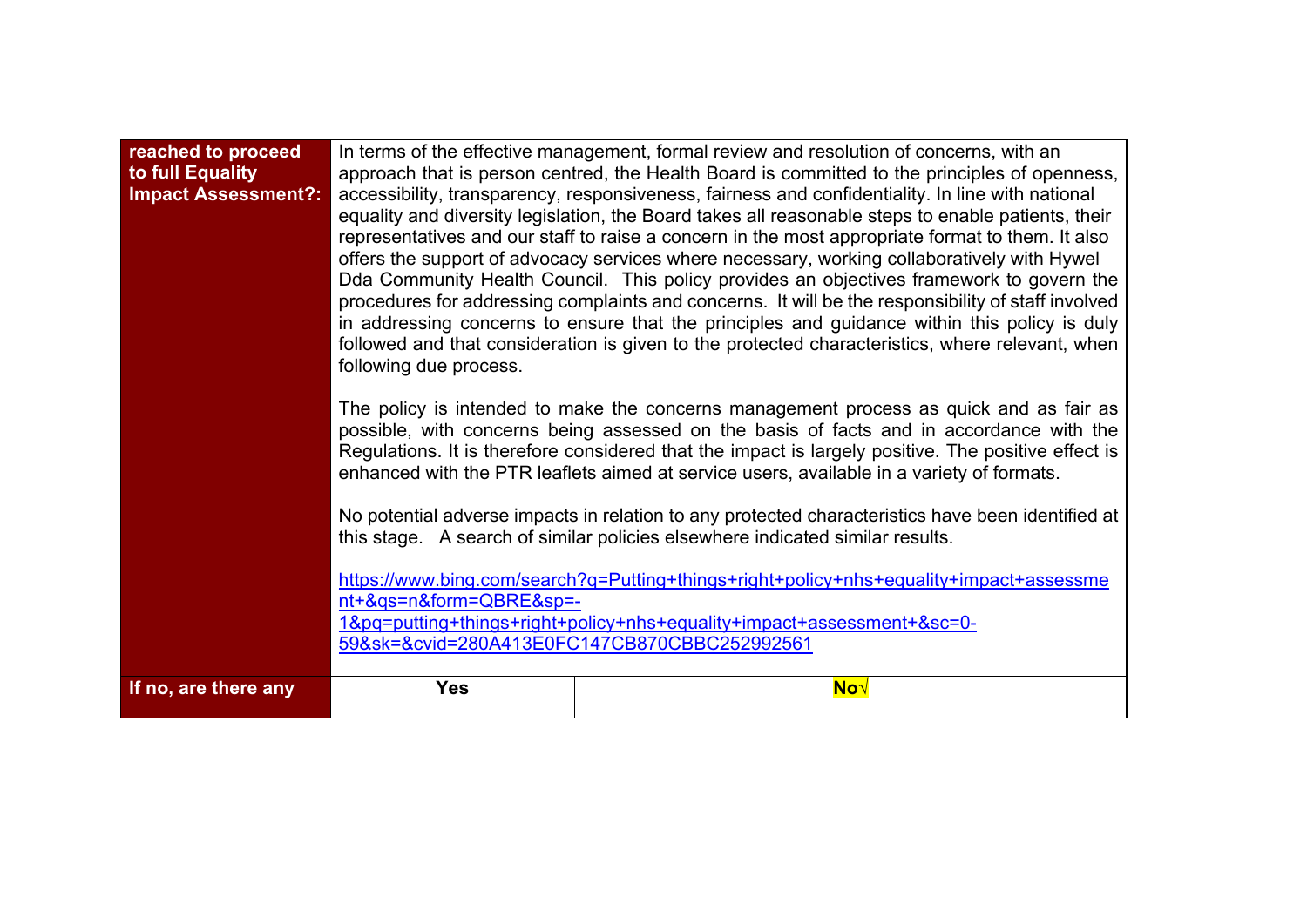| <b>issues to be</b><br>addressed? | Whilst no potential adverse impacts in relation to any protected characteristics have been<br>identified at this stage, staff involved in addressing concerns will need to be sensitive to issues<br>in relation to sharing sensitive personal information where required e.g. Transgender status,<br>sexual orientation etc. Each concern is assessed on the basis of facts and in accordance with<br>the law. The Health Board has a legal obligation to provide all information it holds relating to<br>the concern in accordance with the Putting Things Right Regulations. Sharing of personal<br>identifiable information risks have been mitigated by following the Health Board's Information<br>Governance policies and procedures and national guidance/legislation regarding<br>confidentiality and data protection |  |  |
|-----------------------------------|--------------------------------------------------------------------------------------------------------------------------------------------------------------------------------------------------------------------------------------------------------------------------------------------------------------------------------------------------------------------------------------------------------------------------------------------------------------------------------------------------------------------------------------------------------------------------------------------------------------------------------------------------------------------------------------------------------------------------------------------------------------------------------------------------------------------------------|--|--|
|                                   | Whilst this policy is intended to be an in-house policy for staff, on occasions where members<br>of the public may request copies of this policy, copies will need to be provided in formats<br>accessible to individuals concerned. e.g. audio/ Braille/requested languages/Easy Read and<br>assistance given to understand the policy where required.                                                                                                                                                                                                                                                                                                                                                                                                                                                                        |  |  |
|                                   | Welsh speakers who purse a concern through the medium of Welsh will be supported in doing<br>SO.                                                                                                                                                                                                                                                                                                                                                                                                                                                                                                                                                                                                                                                                                                                               |  |  |
|                                   | The policy is currently out for formal consultation, relevant feedback will be added to update<br>this EqIA when available and any issues of concern raised will be addressed at that point.                                                                                                                                                                                                                                                                                                                                                                                                                                                                                                                                                                                                                                   |  |  |
|                                   | JCH/jch 26/03/2020                                                                                                                                                                                                                                                                                                                                                                                                                                                                                                                                                                                                                                                                                                                                                                                                             |  |  |
|                                   | Feedback from consultation -<br>No comments were received during the formal consultation period.                                                                                                                                                                                                                                                                                                                                                                                                                                                                                                                                                                                                                                                                                                                               |  |  |
|                                   |                                                                                                                                                                                                                                                                                                                                                                                                                                                                                                                                                                                                                                                                                                                                                                                                                                |  |  |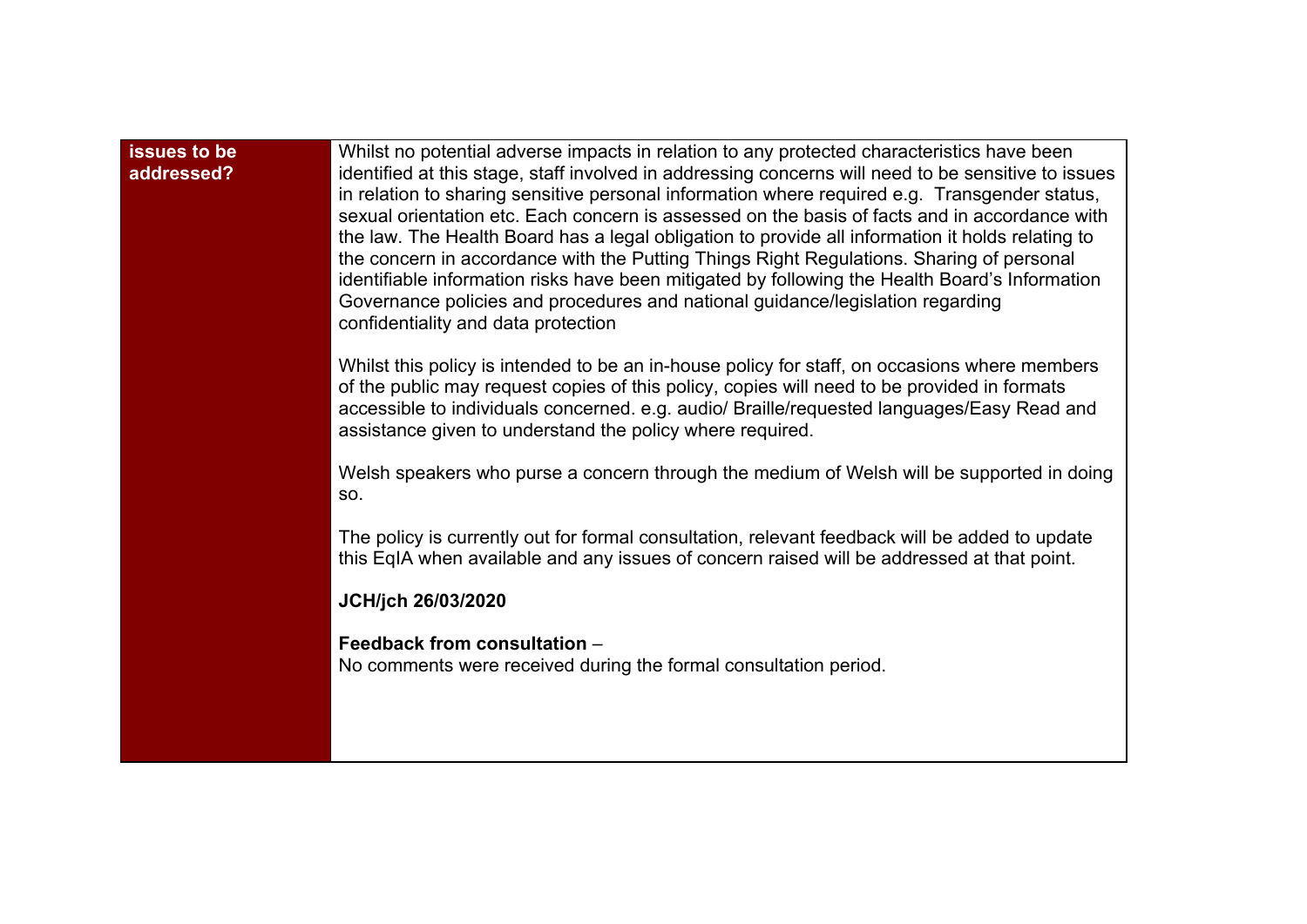| Is the Policy Lawful? | Yes √ | The policy has been drawn up with reference to the following:- |
|-----------------------|-------|----------------------------------------------------------------|
|                       |       |                                                                |
|                       |       | <b>References</b>                                              |
|                       |       | Welsh Government (2013) Putting Things Right Guidance          |
|                       |       | (version 3)                                                    |
|                       |       | Welsh Government (2011) The National Health Service            |
|                       |       | (Concerns, Complaints and Redress                              |
|                       |       | Arrangements) (Wales) Regulations 2011                         |
|                       |       | Welsh Government (1998) Reporting Untoward Incidents (DGM      |
|                       |       | (98) 30)                                                       |
|                       |       | Welsh Government (2018) Welsh Health Circular on revised       |
|                       |       | pressure ulcer reporting including                             |
|                       |       | the reporting of serious incidents (WHC (2018) 051)            |
|                       |       | NHS Improvement (undated) A Just Culture Guide                 |
|                       |       | NHS Improvement (2018) Never Events Policy and Framework       |
|                       |       | (revised January 2018)                                         |
|                       |       | NHS Improvement (2018) Never Events list 2018 (revised 31      |
|                       |       | January 2018)                                                  |
|                       |       | Supporting written control documents                           |
|                       |       | Being Open/Duty of Candour Guidance (244)                      |
|                       |       | Incident Reporting Procedure (tba)                             |
|                       |       | Management of Patient Safety Incidents and Serious Concerns    |
|                       |       | Procedure (tba)                                                |
|                       |       |                                                                |
|                       |       | Policy for Claims Management (004)                             |
|                       |       | Staff Attending Inquests/Court and Assisting with Police       |
|                       |       | Investigations                                                 |
|                       |       | Guideline (018)                                                |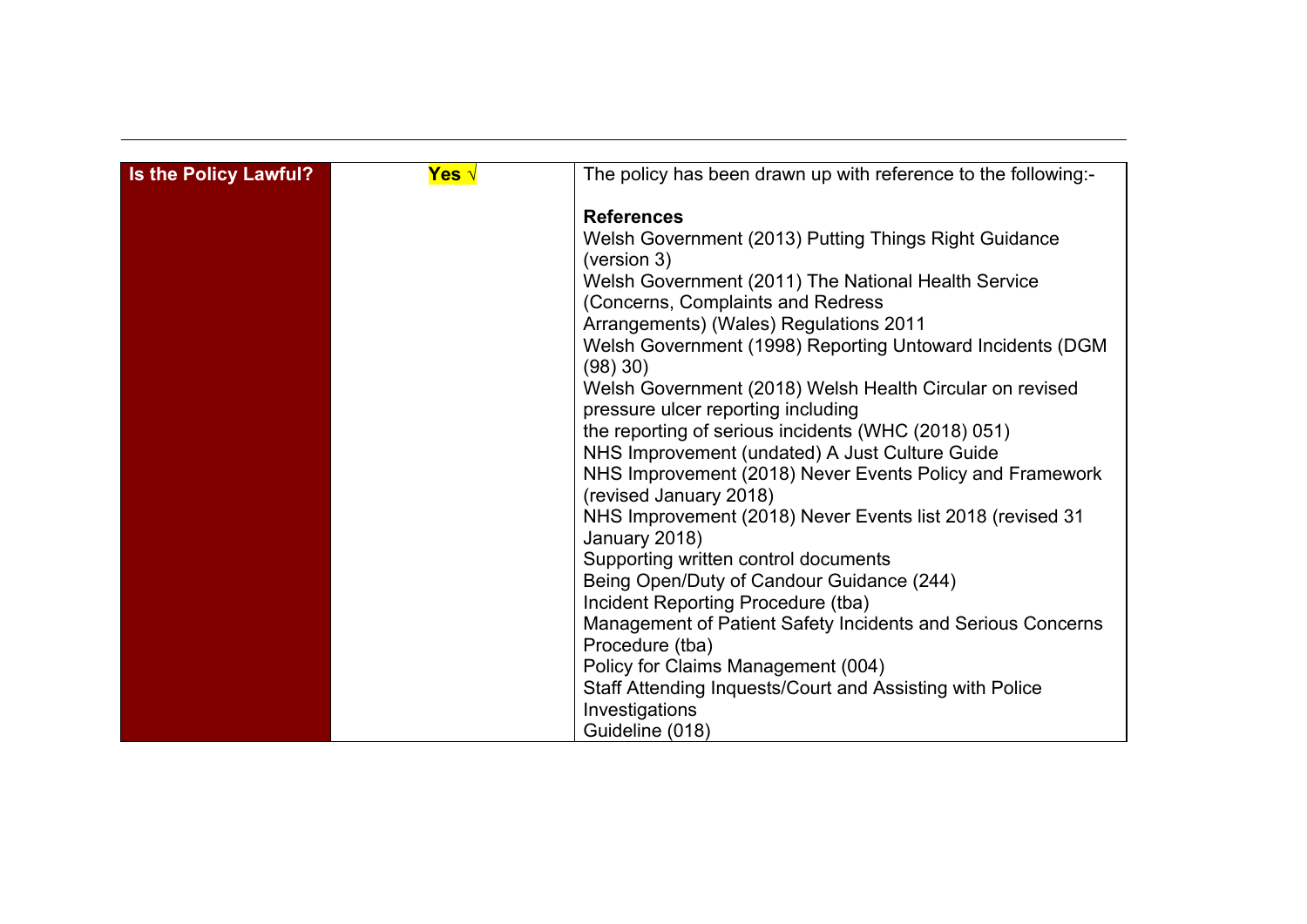|  | Management of Nursing and Midwifery Medication Errors/Near   |
|--|--------------------------------------------------------------|
|  | Miss Policy (558)                                            |
|  | Other supporting written control documents                   |
|  | Safeguarding Adults at Risk Interim Policy (098)             |
|  | All Wales Child Protection Procedures                        |
|  | Procedural Response for Unexpected Deaths in Childhood       |
|  | Procedure (PRUDIC) (563)                                     |
|  | Safeguarding Children & Young People in Emergency and Out    |
|  | of Hours Service Procedure                                   |
|  | (405)                                                        |
|  | Allegations against Employees of Hywel Dda University Health |
|  | Board of Harm/Abuse Involving                                |
|  | Children or Adults (246)                                     |
|  | All Wales Disciplinary Policy & Procedure (201)              |
|  | All Wales Capability Policy (203)                            |
|  | All Wales NHS Staff to Raise Concerns Procedure (435)        |
|  |                                                              |
|  |                                                              |
|  |                                                              |

| <b>Will the Policy be</b><br>adopted? | Yes ∿ |                                                                  |
|---------------------------------------|-------|------------------------------------------------------------------|
|                                       |       | If no, please record the reason and any further action required: |

| <b>Are monitoring</b> | <u>Yes</u> |  |
|-----------------------|------------|--|
| arrangements in       |            |  |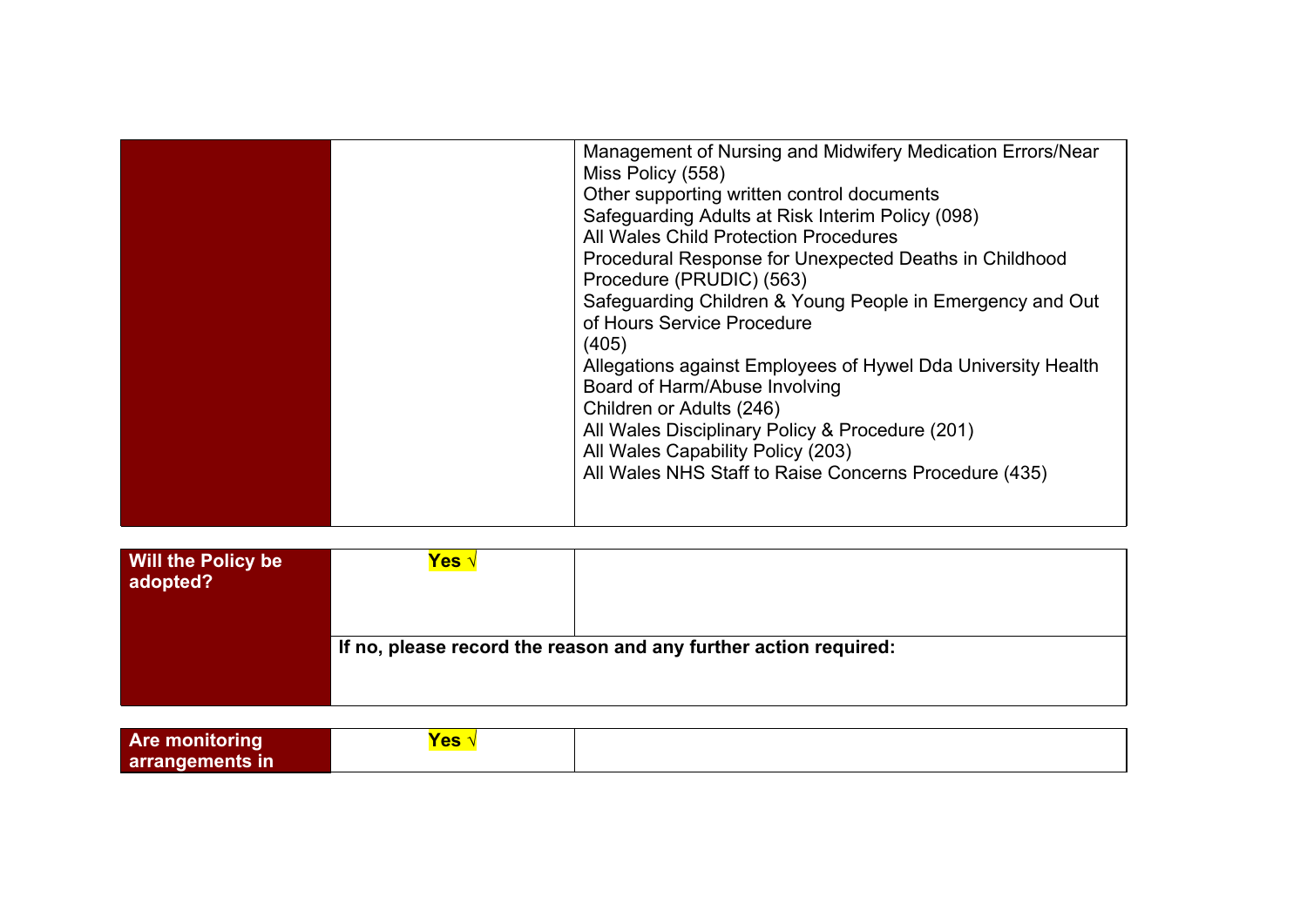| place? | Any complaints received in relation to equality, diversity or human rights following<br>implementation of the policy will be addressed on an individual basis and appropriate action |
|--------|--------------------------------------------------------------------------------------------------------------------------------------------------------------------------------------|
|        | taken.                                                                                                                                                                               |

| <b>Who is the Lead</b><br>Officer?      | Name:       | Mandy Rayani                                        |
|-----------------------------------------|-------------|-----------------------------------------------------|
|                                         | Title:      | Director of Nursing, Quality and Patient Experience |
|                                         | Department: |                                                     |
| <b>Review Date of</b><br><b>Policy:</b> |             | Three yearly or sooner if required.                 |

| Signature of all<br>parties: | <b>Name</b>          | <b>Title</b>                                        | <b>Signature</b>              |
|------------------------------|----------------------|-----------------------------------------------------|-------------------------------|
|                              | <b>Cathie Steele</b> | <b>Head of Quality</b><br>and Governance            | V1.0 01/05/2020               |
|                              | Jackie Hooper        | <b>Senior Diversity</b><br>and Inclusion<br>Officer | Draft v0.1 partial 26/03/2020 |
|                              |                      |                                                     |                               |
|                              |                      |                                                     |                               |